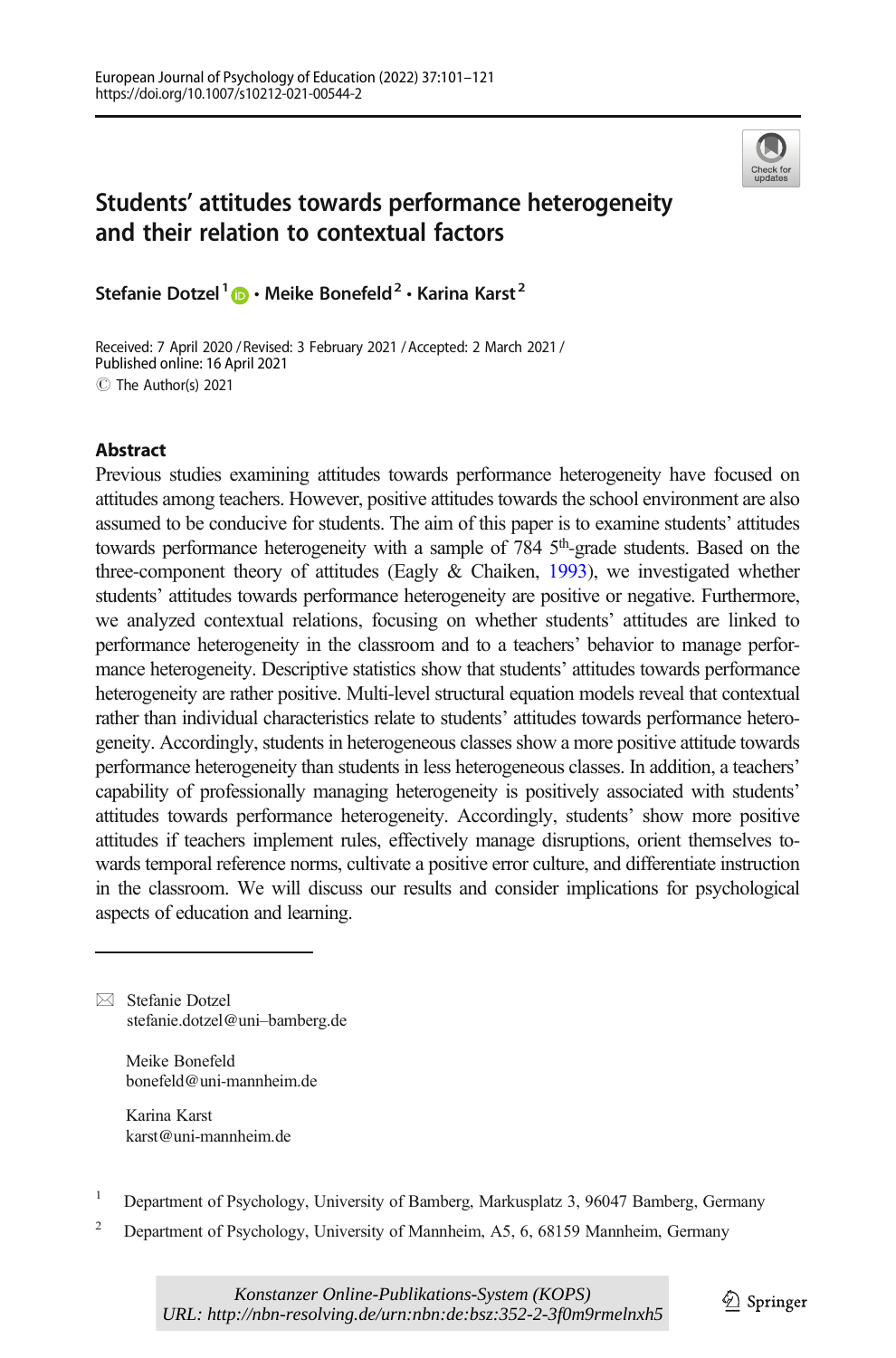Keywords Performance heterogeneity · Attitudes towards performance heterogeneity · Secondary school students  $\cdot$  Contextual relationships

### Introduction

The question of how to deal with performance heterogeneity is not a new topic. In recent years, schools have had to deal with a growing proportion of students with a migration background and, in turn, with greater differences in language skills within classrooms (Jensen & Rasmussen, [2011;](#page-18-0) Maehler & Brinkman, [2016](#page-18-0)). Furthermore, students with special educational needs are more often included in general education, increasing the heterogeneity of learning prerequisites (Markic & Abels, [2014;](#page-18-0) Powell, [2006](#page-19-0)).

Teachers' attitudes play a major role in how this growing heterogeneity is dealt with in the classroom and have been the focus of the prevailing literature (e.g., Dar, [1985;](#page-17-0) Hartinger et al., [2010](#page-17-0); Kumar & Hamer, [2012](#page-18-0); Linchevski & Kutscher, [1998;](#page-18-0) Youngs & Youngs, [2001](#page-20-0)). However, the class composition (e.g., performance heterogeneity, mean class performance level) does not only affect teachers but also affect students. Regarding students' school-related attitudes, studies show that positive attitudes increase learning motivation, joy, and performance (e.g., Else-Quest et al., [2013](#page-17-0); Gaith & Bouzeineddine, [2011;](#page-17-0) Papanastasiou & Zembylas, [2002\)](#page-19-0). Accordingly, students perform especially well if they have a positive attitude towards school, a particular subject, or teacher.

Therefore, attitudes of students play an important role in educational practice and policy. The aim of this study was to analyze the *attitudes towards performance heterogeneity* (APH) among students. Based on a sample of 784 5<sup>th</sup>-grade students, we examined how students' APH can be described and how students' APH relate to individual and contextual factors.

### Attitudes as psychological constructs

Attitudes can conceptually be defined as a psychological tendency that is expressed by evaluating a particular entity with some degree of favor or disfavor (Eagly & Chaiken, [1993](#page-17-0); Krosnick & Petty, [1995\)](#page-18-0). According to the multi-dimensional theory, attitudes can be distinguished into three classes: cognition, affect, and behavior (Katz & Stotland, [1959](#page-18-0); Rosenberg & Hovland, [1960](#page-19-0)). Combined, these three components represent the attitude construct. The cognitive category contains beliefs people have about the attitude object. The affective component consists of emotions people have related to the attitude object. The behavioral category encompasses people's intentions or actions with respect to the attitude object.

### Attitude towards performance heterogeneity

It is already known that teachers perceive increasing performance heterogeneity as a professional difficulty (e.g., Baumert et al., [1997;](#page-16-0) Cho & DeCastro-Ambrosetti, [2005;](#page-17-0) Dooly, [2005](#page-17-0); Kumar & Hamer, [2012](#page-18-0)). Among students themselves, this question is still unanswered. An investigation of students' attitudes is of high relevance, because it is assumed that 25% of the variance of students' performance can be explained by attitudes towards the subject, towards self-belief, and towards the school environment (Bloom, [1976](#page-16-0)). While the influence of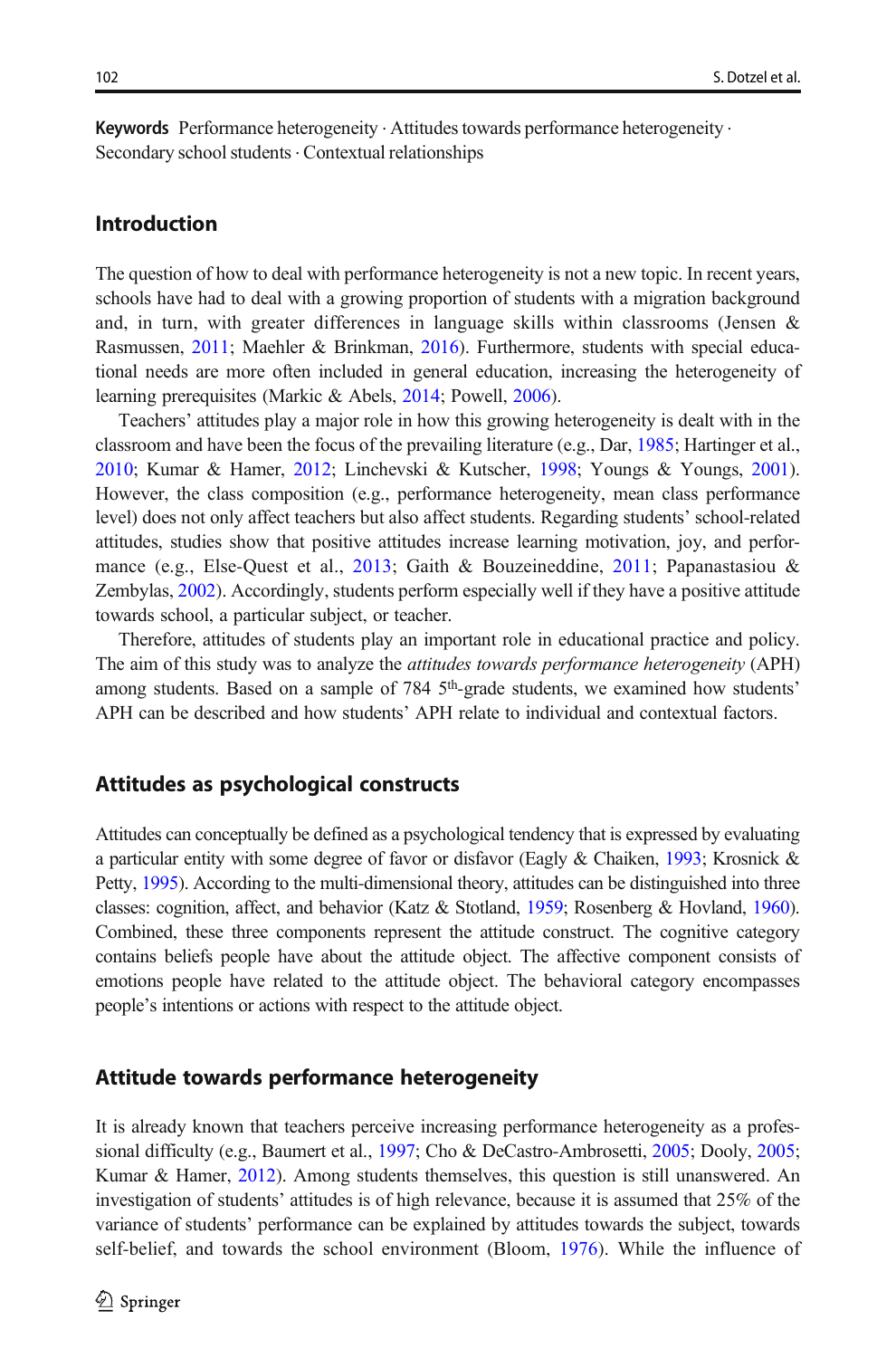students' attitudes towards the subject (e.g., Martinez et al., [2008](#page-18-0); Papanastasiou & Zembylas, [2002](#page-19-0), [2004](#page-19-0)) and towards self-belief (e.g., Else-Quest et al., [2013;](#page-17-0) Gaith and Bouzeineddine [2011](#page-17-0)) has already been proven to positively influence students' performance, students' attitudes towards the school environment, such as performance heterogeneity, have played a minor role in previous research.

### Attitude object: performance heterogeneity

In attitude theory, anything that can be discriminated can be evaluated and used as an attitude object (Bem, [1972\)](#page-16-0), whereby attitude objects can be either concrete or abstract (Eagly & Chaiken, [1993](#page-17-0)). The attitude object *performance heterogeneity* can be defined as the distribution of population elements along a continuum of homogeneity to heterogeneity with respect to an ability or performance-related variable (cf. Lieberson, [1969](#page-18-0); Teachman, [1980](#page-20-0)). Accordingly, students in rather homogeneous classes have rather similar cognitive abilities or performance levels, and students in rather heterogeneous classes have divergent cognitive abilities or performance levels.

### The impact of performance heterogeneity on students' APH

Performance heterogeneity plays an important role in educational research and practice, because teachers face the challenge of dealing with performance heterogeneity professionally. However, performance heterogeneity affects both teachers and students. Performance heterogeneity is a contextual circumstance in which students learn and interact with each other. Students in classes with different compositions have different experiences with performance heterogeneity; these experiences are expected to influence students' APH. Even if previous research has not focused on students' APH, the literature reports findings regarding teachers' APH and students' attitudes towards inclusion, which can be used as a theoretical foundation.

Studies investigating teachers' APH reveal that teachers show a more positive APH if they have already had contact with heterogeneity. Accordingly, a study by Linchevski and Kutscher ([1998](#page-18-0)) showed that teacher participation in a project regarding mixed-ability grouping had a positive influence on their attitude towards teaching mixed-ability classes. Their analyses also show that teachers' attitudes became more positive the longer they participated in the project. Additionally, a study by Hartinger et al. ([2010](#page-17-0)) compared the APH of teachers in mixed-age (heterogeneous) and same-age (homogeneous) classes in primary school. Their results revealed that teachers from mixed-age classes were significantly less likely to pursue a homogenization goal and more likely to view heterogeneity as an enrichment. Another study showed that teaching in heterogeneous classes led teachers to have a more positive APH (measured by a teachers' preference to teach a heterogeneous class in future) (Dar, [1985](#page-17-0)). Furthermore, Byrnes and Kiger [\(1997\)](#page-17-0) found similar results for attitudes towards language diversity, proving that such attitudes can be predicted by a teacher's previous experience. If teachers had already been in contact with linguistic-minority students, they had a more positive attitude towards language diversity.

Studies investigating students' attitudes towards inclusion of children with disability follow a similar pattern. Hence, a meta-analysis by Nowicki and Sandieson ([2002](#page-19-0)) showed that, in general, students preferred their classmates to be children without disabilities  $(ES = 0.71)$ , but students from integrative classes had more positive attitudes towards children with disabilities compared to their classmates in regular classes ( $ES = 0.32$ ). Another meta-analysis, which was recently conducted by Armstrong et al. [\(2016](#page-16-0)), found that direct and extended contact with students with disabilities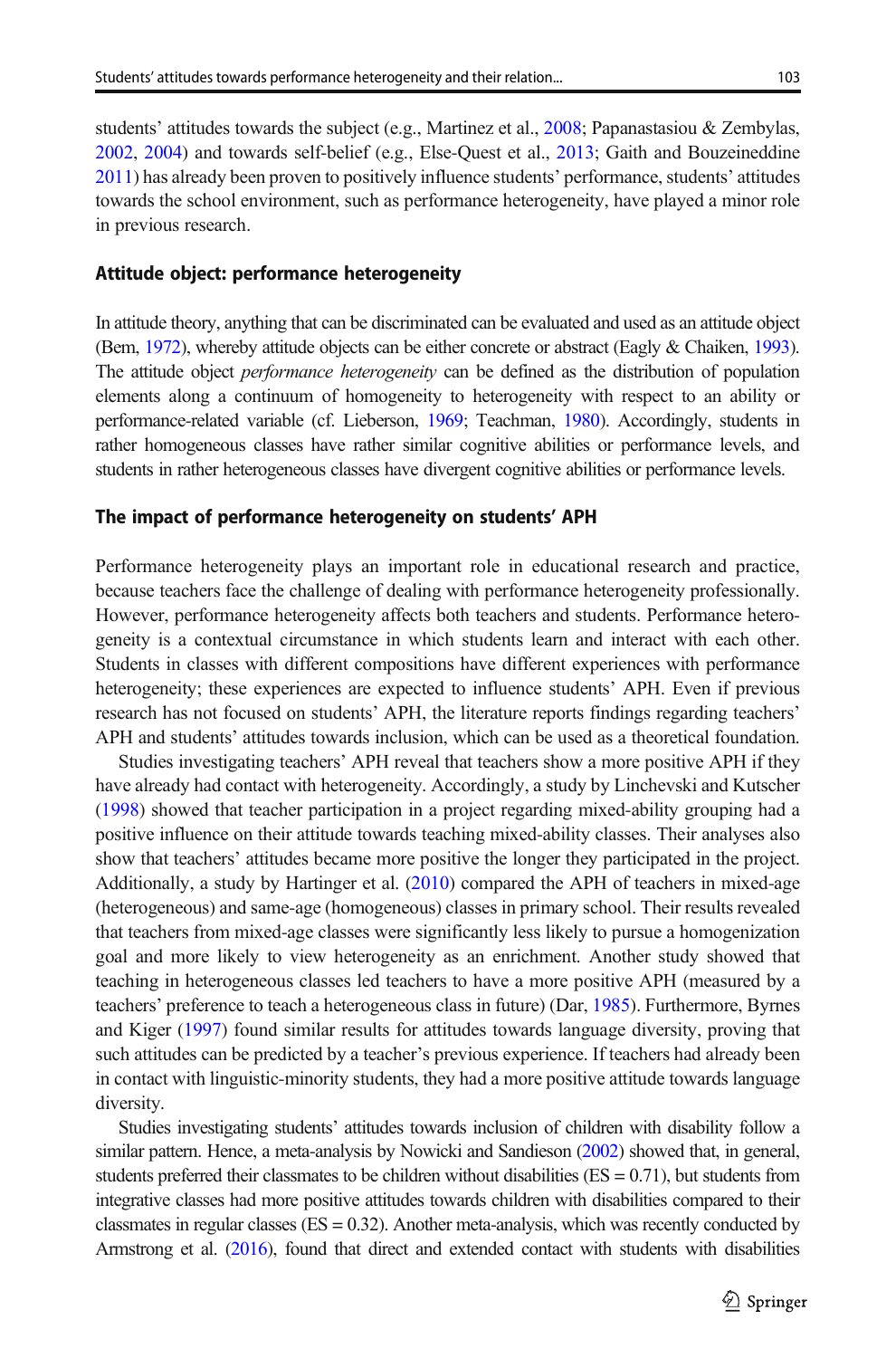(physical disability, learning disability, specific diagnoses) led to more positive attitudes towards students with disabilities among students ( $ES<sub>direct contact</sub> = 0.55$ ;  $ES<sub>extended contact</sub> = 0.61$ ).

Some of these studies claim that their results can be explained by the contact hypothesis according to Allport ([1954](#page-16-0)) (e.g., Armstrong et al., [2016;](#page-16-0) Byrnes & Kiger, [1997\)](#page-17-0). The contact hypothesis states that frequent contact with groups or individuals towards which or whom prejudices have been formed reduces these prejudices and helps individuals develop a positive attitude. Contact is assumed to be particularly effective if people in the contact situation pursue cooperative goals, are of the same status, and interact with each other, and if contact is supported by the authorities. As already stated, performance heterogeneity is a contextual circumstance that students are confronted with. According to the contact hypothesis, this could mean that students have a more positive APH if they are part of a heterogeneous class. Because students in a class pursue common goals (e.g., passing the class, acceptance for colleges), interact with each other (e.g., discussions, group work, joint assignments), and are supported by their teacher, performance heterogeneity is assumed to positively influence students' APH.

#### The impact of teacher behavior on students' APH

In addition to performance heterogeneity, a teacher's behavior of how to establish the learning environment might be significant for developing a positive APH in students. If a teacher cannot ensure that the disadvantages of heterogeneous classes (e.g., disturbances, understraining and overstraining students) are limited and that the advantages (e.g., students of different cognitive abilities working together) are used for social and cognitive learning (Slavin, [1990](#page-20-0)), students have no opportunity to gain positive experiences with performance heterogeneity and therefore cannot develop a positive APH.

Professionally dealing with performance heterogeneity is quite complex and difficult to implement. Teachers encounter several challenges with performance heterogeneity and must implement strategies in order to professionally manage it (Pietsch, [2010](#page-19-0)). The state of research and the existing literature provide teachers with the following strategies: Firstly, teachers must establish a simple, well-structured learning environment through efficient classroom manage-ment (e.g., Emmer et al., [2006](#page-17-0)). Secondly, teachers must cultivate a learner-centered teacherstudent relationship (e.g., Cornelius-White, [2007](#page-17-0)). And, thirdly, teachers need to differentiate instruction in order to assure adequate learning support for students of different ability groups (e.g., Hattie, [2009\)](#page-18-0).

#### Classroom management

In order to positively change students' APH, stable classroom management by teachers is vital. Classroom management is relevant for effective teaching and can be defined as "the ability to establish, maintain and (when necessary) restore the classroom as an effective environment for teaching and learning (Brophy, [1986](#page-16-0))." Literature suggests two strategies for effective classroom management: First, it is important to instruct students in rules (e.g., Emmer et al., [2006](#page-17-0); McGinnis et al., [1995;](#page-19-0) Van de Grift, [2007\)](#page-20-0), and second, teachers need to monitor student compliance with the rules by effectively managing disruptions (e.g., Anderson et al., [1979](#page-16-0); Brophy & Evertson, [1976](#page-17-0); Evertson et al., [2006;](#page-17-0) Pedota, [2007\)](#page-19-0).

Clarification of rules with detailed instructions and modeling prevents a high amount of disturbance and gives students clear guidance (Evertson & Emmer, [1982\)](#page-17-0). This is essential for professionally managing heterogeneity and is assumed to positively influence students' APH.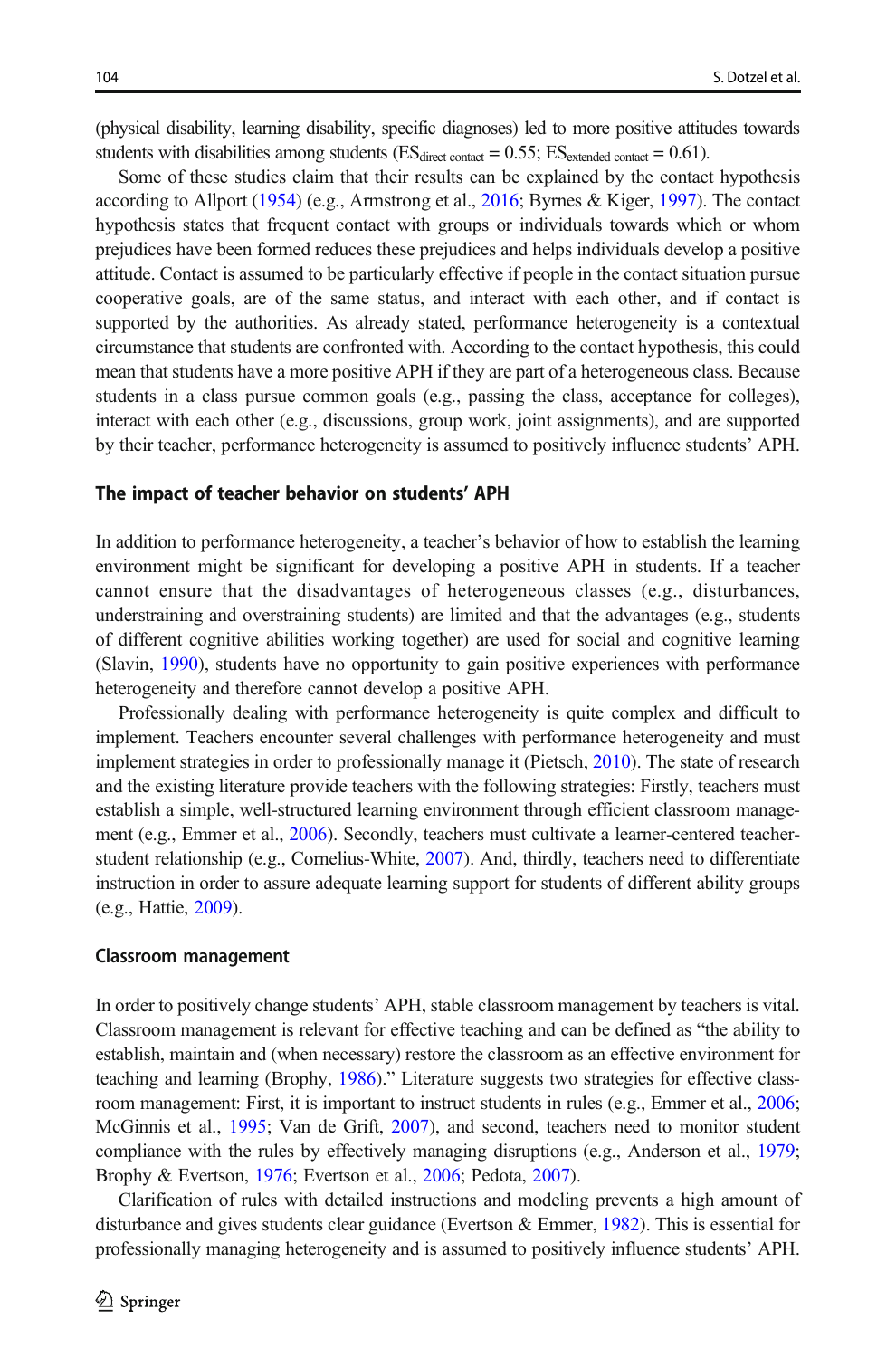In addition, rapid intervention when students behave inappropriately is assumed to promote students' APH. Especially in heterogeneous classes, the way students understand compliance and working behavior might highly vary, and it is important that teachers remind students about rules and provide extra instruction until students follow rules automatically (Brophy, [1986](#page-16-0)). If teachers succeed in implementing both strategies—preventing and effectively managing disturbances—they create a fruitful basis for successful learning, which enables students to develop a positive APH.

#### Learner-centered approach

Furthermore, students' APH might be positively affected by teachers using a learner-centered teaching approach. The learner-centered approach connects a focus on individual learners with a focus on learning (McCombs & Whisler, [1997\)](#page-18-0). It involves teacher and students interacting successfully—interaction that is characterized by sensitivity, respect, and quality of relationship (e.g., Cornelius-White, [2007;](#page-17-0) Kunter & Voss, [2011;](#page-18-0) Pianta & Hamre, [2009\)](#page-19-0). To ensure a learner-centered environment, two strategies are particularly appropriate: First, teachers orient themselves towards temporal reference norms (e.g., Dickhäuser et al., [2017](#page-17-0); Rheinberg, [1980](#page-19-0)), and second, teachers foster a positive error culture in the classroom (e.g., Keith & Frese, [2008](#page-18-0); Nordstrom et al., [1998](#page-19-0); Rach et al., [2013\)](#page-19-0).

A reference norm orientation (RNO) applies to the assessment of students' performance and distinguishes between three approaches: criterion-based RNO (comparing individual performance with an absolute standard), social RNO (comparing individual performance with the performance of other students), and temporal RNO (comparing individual performance with past results) (Rheinberg, [1980](#page-19-0)). In order to positively influence students' APH, teachers should apply temporal RNO. In heterogeneous classes, differences in performance are highly pronounced and, therefore, more easily noticed by students. This can lead to a larger gap between students and tensions in the class, negatively influencing students' APH. However, if teachers highlight individual learning development, they blur differences in ability, shifting students' focus from social comparison to their own learning growth, and thus, students are more likely to develop a positive APH. Another learner-centered approach which supports a positive APH among students is an error-friendly feedback culture. Because in heterogeneous classes students' cognitive abilities vary substantially, comprehension problems, misconceptions, and wrong answers may occur more frequently. Especially, the latter trigger a feeling of unpleasantness in students and increases emotional discomfort (Kunter & Trautwein, [2013](#page-18-0)). To promote students' APH, it might be crucial that teachers integrate these errors in order to explain thought processes and stimulate discussions (Tulis, [2013\)](#page-20-0). In doing so, teachers derive a benefit from class heterogeneity and provide students with the opportunity to develop a positive APH.

### Differentiated instruction

A final aspect for fostering a positive APH among students is differentiated instruction. Differentiated instruction adapts to the individual ability level of each student, with teaching materials designed in a differentiated and stimulating way (e.g., Hattie, [2009;](#page-18-0) King-Sears, [2008](#page-18-0); Vaughn et al., [2001](#page-20-0)).

Students are frequently understrained and overstrained in everyday school life, leading to boredom and monotony, which are perceived as the strongest school-related problems for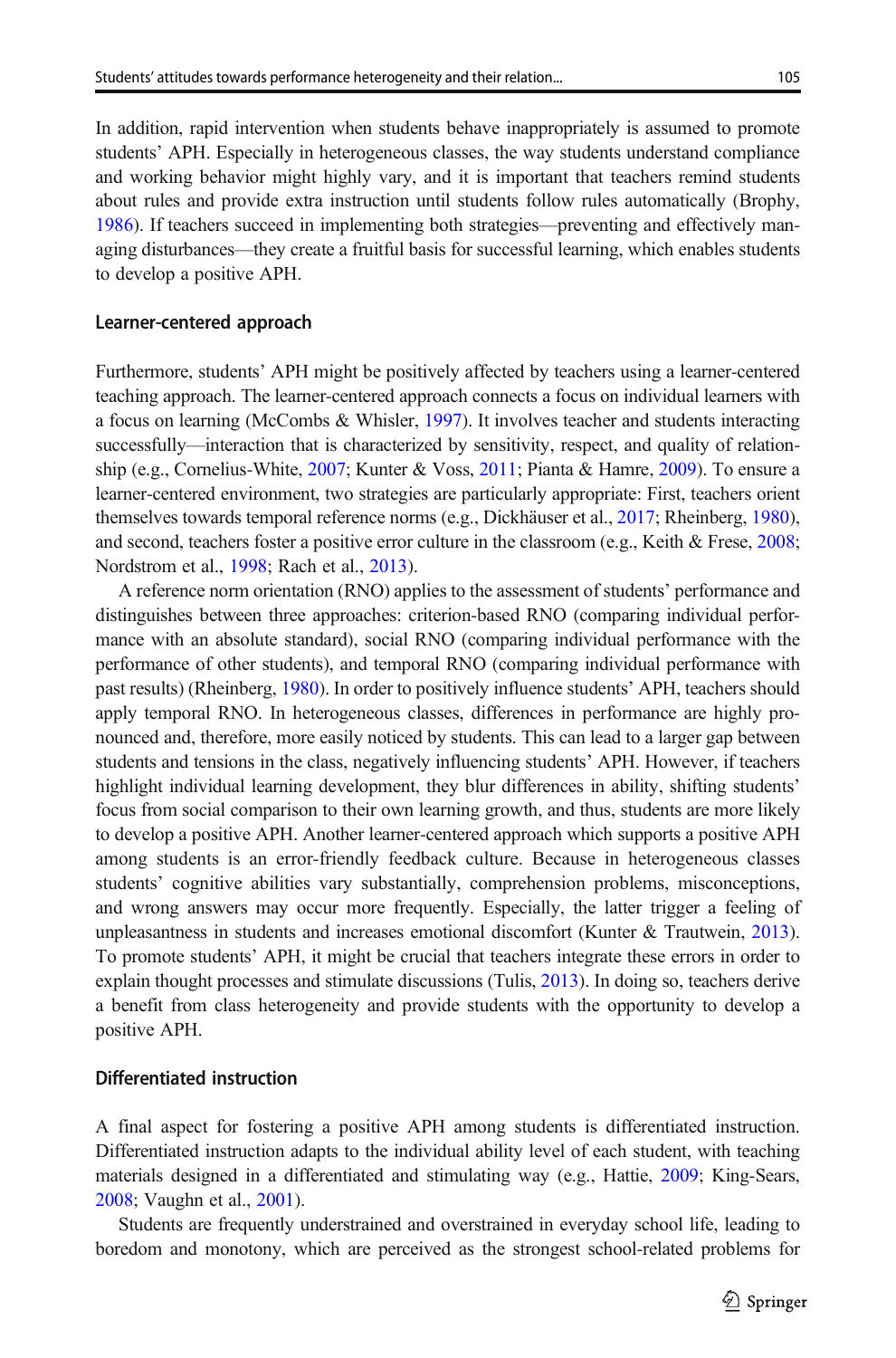students (e.g., Larson & Richards, [1991](#page-18-0); Perkins & Hill, [1985\)](#page-19-0). These factors play a role especially in heterogeneous classes, where students are more often understrained and overstrained. By didactically focusing on the individual learner (e.g., enabling discussions and groupwork between students of different ability levels, differentiating individual work in difficulty levels), teachers deal professionally with heterogeneity and cognitively activate each individual student. In this way, each student benefits from the heterogeneity of the class, which is assumed to positively influence APH.

# **Hypotheses**

To date, there has been no literature regarding students' APH. However, in Bloom ([1976](#page-16-0))'s theory of school learning, it is assumed that students' attitudes towards the school environment influence their learning and performance. Therefore, the aim of our study was to examine students' APH and its relationship with contextual factors.

In the following, we present our hypothesis concerning performance heterogeneity:

1. Performance heterogeneity in the classroom positively relates to students' APH.

Based on the contact hypothesis according to Allport [\(1954](#page-16-0)), we assumed that contact with an attitude object would be positively linked to the attitude itself. Studies on attitudes towards APH among teachers (e.g., Byrnes & Kiger, [1997](#page-17-0); Dar, [1985](#page-17-0)) as well as studies on attitudes towards inclusion among students (e.g., Armstrong et al., [2016](#page-16-0); Avramidis & Norwich, [2002\)](#page-16-0) suggest this pattern, and we therefore expected the same pattern for APH among students. We assumed that students from classes with higher heterogeneity would show a more positive APH.

In the following, the hypotheses regarding classroom management are presented:

- 2a. Implementing rules positively relates to students' APH.
- 2b. Effectively managing disturbances positively relates to students' APH.

Both strategies contribute to effective classroom management, which is an important foundation for students to develop a positive APH. If teachers prevent disturbances using rules (Hypothesis 2a) and respond to disturbances effectively (Hypothesis 2b), students should have a more positive APH.

In the following, the hypotheses related to the learner-centered approach are presented:

- 3a. A temporal RNO positively relates to students' APH.
- 3b. A positive error culture positively relates to students' APH.

Both strategies contribute to a learner-centered environment. Teachers applying a temporal RNO (Hypothesis 3a) level out differences in performance between students and focus on individual learning development. Teachers fostering a positive error culture (Hypothesis 3b) integrate errors into their instruction. Both strategies are expected to positively relate to APH among students.

In the following, we present our hypothesis regarding differentiated instruction: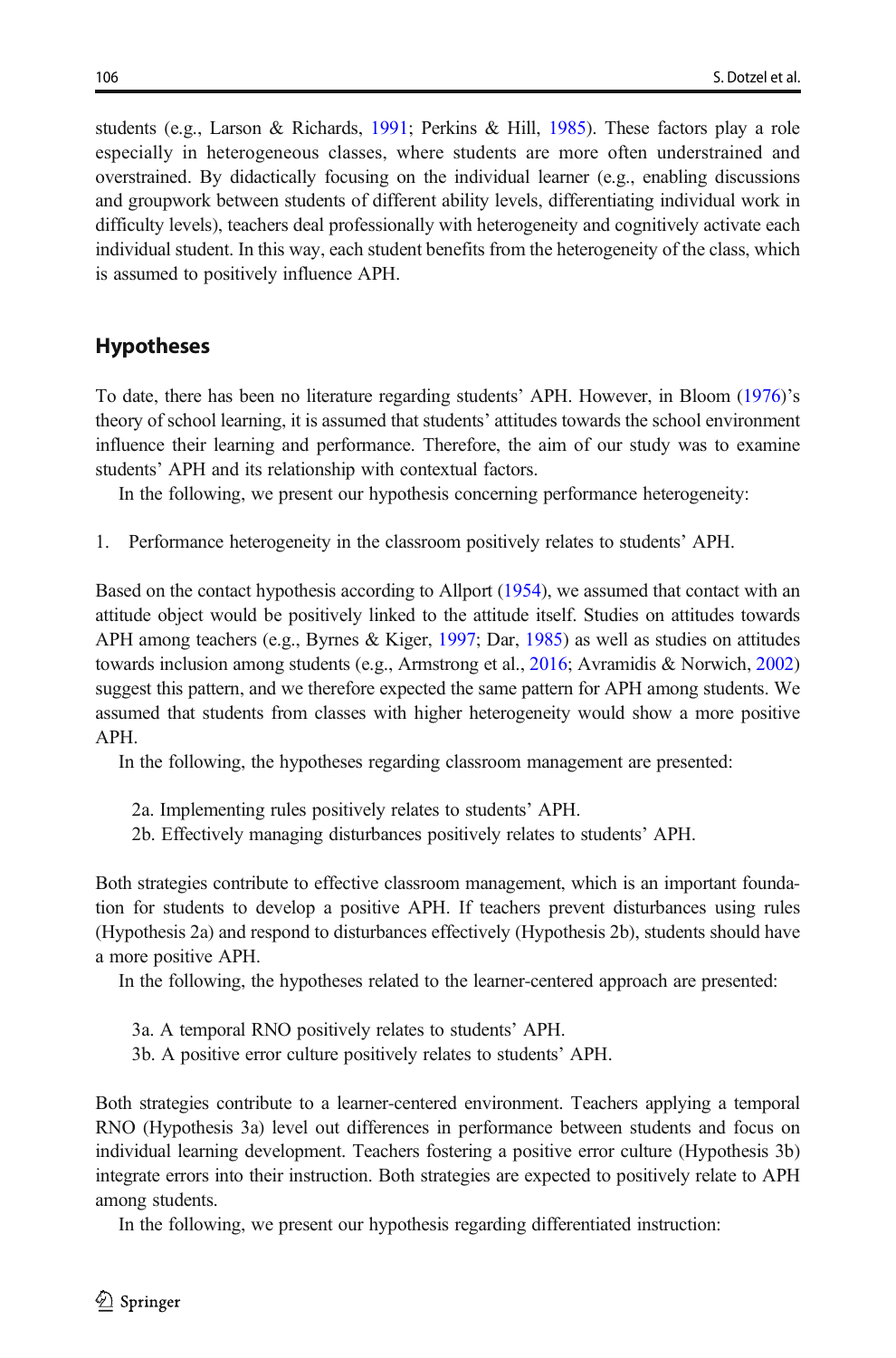4. Differentiated instruction positively relates to students' APH.

Differentiated instruction reduces monotonous teaching phases. Furthermore, orientation towards individual performance levels increases the cognitive activity of students. We thus assumed that professionally managing performance heterogeneity by differentiating instruction is positively associated with students' APH.

# Method

### Sample and design

At the beginning of the school year 2018/2019, a survey of students and their teachers was conducted. Each student took part in a language proficiency test and subsequently completed a questionnaire. In the student questionnaire, data on individual demographics, students' APH, and contextual teaching variables (i.e., implementation of rules, disturbance management, temporal RNO, positive error culture) were collected. The sample consisted of  $N = 784$  5<sup>th</sup>grade students (50% female;  $M_{\text{age}} = 10.20$ ; standard deviation (SD) = 0.51) from 33 classes. Their teachers (65% female; on average between 35 and 45 years old) were interviewed on their individual demographics and the extent to which they differentiate their instruction  $(N =$ 21 because of low response rate)<sup>1</sup>. The data were collected in 12 secondary schools (eight Gymnasien, two Realschulen, two Gemeinschaftsschulen). The average class consisted of 25 students; 65% of the students had a migration background, which means that at least one parent was born abroad (Statistisches Bundesamt, [2018\)](#page-17-0).

### Instruments

### Attitude towards performance heterogeneity

APH was measured multi-dimensionally using three separate scales for the cognitive, affective, and behavioral components. To measure the attitude components, an agreement-rejection dimension was used with respect to the attitude object *performance heterogeneity*. The items are based on a six-level Likert scale and have a bipolar structure. The two respective poles are provided with response categories and differ in their valence. The higher the agreement, the more positive the attitude of students towards performance heterogeneity. Students' APH was measured based on their attitude in the subject German. The cognitive attitude dimension was measured with a total of 13 items reflecting students' thoughts about performance heterogeneity (e.g., I think a class in which the students' performance in German differs is… [bad]–[good]). The affective component was measured using 15 items reflecting students' emotions towards performance heterogeneity (e.g., In a class in which students' performance in German differed, I would be… [stressed]–[relaxed]). The behavioral component was measured using five items to capture the intentional behavior of students (e.g., If I had the

<sup>&</sup>lt;sup>1</sup> Results of a *t* test revealed that there were no significant differences in performance heterogeneity ( $p = .23$ ) between the classes for which the teachers responded ( $M = 9.88$ ) and those for which the teachers did not respond  $(M = 10.89)$ .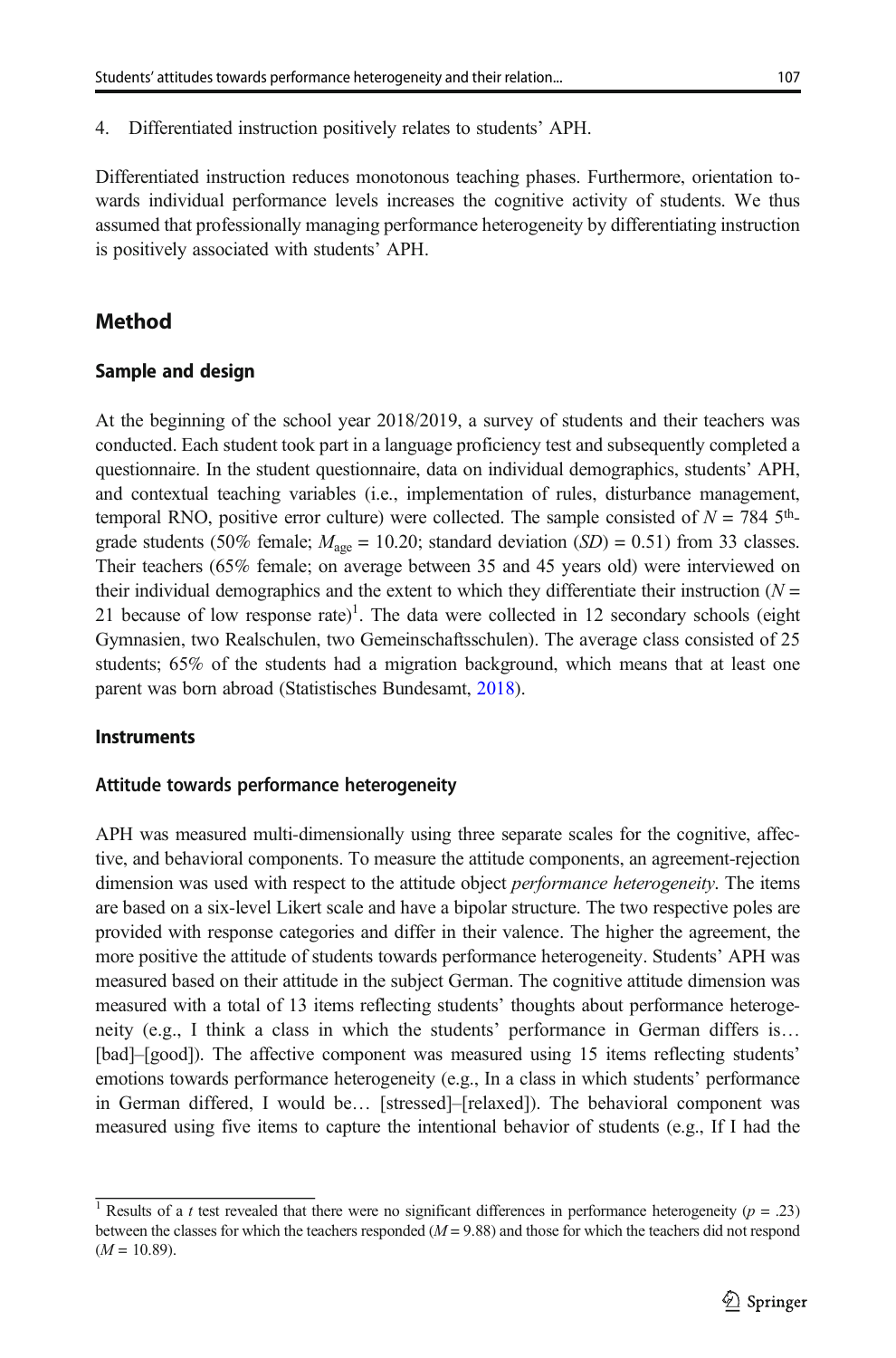choice, I would prefer to be in a class in which students perform… [similarly to me]–[differently to me]).

### Performance

An adapted version of the Duisburg language proficiency test was used to collect performance data (Karst et al., [2021;](#page-18-0) Theunissen et al., [2005](#page-20-0)). This adapted version comprises four subscales: listening comprehension, grammar, sentence structure, and vocabulary. Listening comprehension ( $\alpha = .73$ ) was assessed using an audio recording which the students listened to once. Afterwards, students were allowed to read and answer ten single-choice questions (each with four possible answers) within 8 min. The students' grammar performance ( $\alpha = .82$ ) was measured by combining two different tests. In test A, students had to complete a sentence with the grammatically correct form using one or several given words. Test B consisted of ten single-choice questions (each with four possible answers) which required students to complete a sentence using the grammatically correct form. The sentence construction test ( $\alpha = .75$ ) consisted of 40 items in a binary 0-1 format. Students had to decide whether the sentence structure was correct or incorrect. In the vocabulary test ( $\alpha$  = .86), the students had to find a synonym for a given word. It was based on a single-choice format with four possible answers for a total of 20 items.

The four subtests were weighted to allow a maximum of 20 points each. Together, they represented students' final language proficiency score. Thus, the maximum test score was 80 points. Raw data (dichotomously coded) formed the basis for scaling according to the 2-PL IRT model. Scaling was performed with R (R Core Team, [2019](#page-19-0)). No items had to be excluded due to poor item fits (WMNSQ  $>1.2$  or <0.8).

### Performance heterogeneity

Performance heterogeneity was calculated with the intra-class SD based on the final score of the Duisburg language proficiency test.

### Teacher behavior

Students assessed the extent that rules apply in class ( $n_{\text{items}} = 4$ ;  $\alpha = .80$ ; ICC1 = 5.99%; ICC2  $= 0.61$ ; e.g., With my teacher, everyone knows the rules that must be followed. 1 = not true at all,  $4 =$  absolutely true) and the teacher's effective management of disturbances ( $n_{\text{items}} = 4$ ;  $\alpha =$ .71; ICC1 = 13.15%; ICC2 = .79; e.g., My teacher ends disturbances by students quickly and without discussion.  $1 = not$  true at all,  $4 = absolutely$  true) (Piwowar, [2013](#page-19-0)). Students also assessed teachers' use of temporal RNO ( $n_{\text{items}} = 4$ ;  $\alpha = .76$ ; ICC1 = 0.94%; ICC2 = .20; e.g., If I make a special effort, my teacher usually praises me, even if other students are better than me.  $1 =$  not true at all,  $4 =$  absolutely true) (Jerusalem et al., [2009](#page-18-0)) and fostering of a positive error culture by the teacher  $(n_{\text{items}} = 4; \alpha = .78; \text{ICC1} = 3.61\%; \text{ICC2} = .48; \text{ e.g., If I make}$ mistakes in class, my teacher discusses them with me in such a way that it really helps me.  $1 =$ not true at all, 4 = absolutely true) (Piwowar, [2013\)](#page-19-0). Differentiated instruction was assessed by the teachers themselves. Teachers were asked to assess the extent to which they differentiate instruction in class ( $n_{\text{items}} = 11$ ;  $\alpha = .91$ ; e.g., When students work individually, I vary the task to meet the needs of students with varying abilities.  $1 =$  do not agree at all,  $4 =$  agree absolutely) (based on Baumert et al., [2008;](#page-16-0) Rheinberg, [1980](#page-19-0)).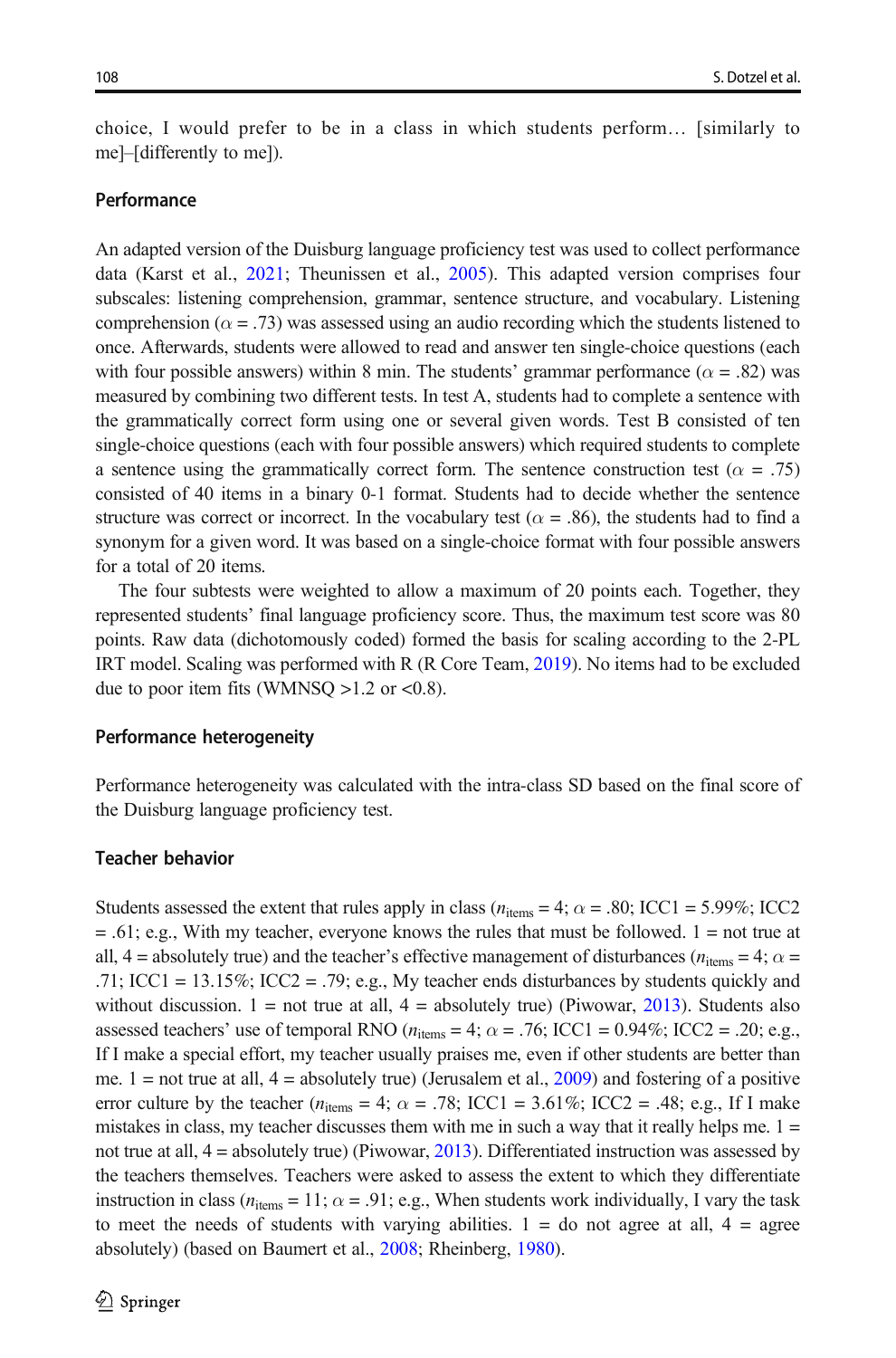### Data analysis

First of all, a confirmatory factor analysis (CFA) was performed to uncover basic relationships between the attitude items and to analyze the structure of students' APH. In this process, we controlled for class affiliation. The respective items model the three components: cognitive, affective, and behavioral attitudes. Together, the three subcomponents represent the latent construct APH among students (Dotzel & Karst,  $2021$ ). Secondly, descriptive analyses were conducted to identify the value of students' APH and to analyze the relationship between the three attitude components. Finally, to uncover the relationships between students' APH and contextual factors (Hypotheses 1–4), we calculated seven multi-level structural equation models. The loadings of the attitude variables and attitude components were fixed at level 1 and level 2.

Model 0, the baseline model, examined the relationship between individual demographics, which we defined as control variables—gender  $(0 = male; 1 = female)$ , migration background  $(0 =$  both parents born in Germany;  $1 =$  at least one parent born abroad), and cultural capital (how many books do you have at home?  $1 =$  None or only very few;  $5 =$  Over 200 books) and students' APH. Model 1 addressed Hypothesis 1: the assumption that performance heterogeneity in the classroom would positively correlate with student' APH. Here, individual performance and average class performance were used as additional control variables. Furthermore, we controlled for school type by including binary school-type variables as predictors for performance heterogeneity and average class performance (see Fig. [1](#page-9-0)). Models 2–6 examined the link between teachers' professional management of performance heterogeneity and students' APH. Models 2–6 extended model 1, adding one predictor each. Models 2–5 included the respective predictors on student level 1 and class level 2, and model 6 on class level 2 only.

Individual test performance was centered at the group mean because it depended on the respective class (Enders & Tofighi, [2007](#page-17-0)). All other independent continuous variables were zstandardized. We used the R package lavaan to run our models (Rosseel, [2012\)](#page-20-0). In all models, we imputed for missing data using fiml.

# **Results**

Based on the CFA, we excluded one item (c\_10) because of its poor fit  $(\lambda = .19)^2$ . The CFA showed an acceptable model fit with a comparative fit index (CFI) = .928, Tucker-Lewis index  $(TLI) = .922$ , root mean square error of approximation (RMSEA) = .047 (Browne & Cudeck, [1993](#page-17-0); Byrne, [1994](#page-17-0)), and a relative chi-square index with  $\chi^2/df = 2.593$  (Kline, [1998;](#page-18-0) Ullman, [2001](#page-20-0)). The calculation of the attitude components showed very good reliabilities with  $\alpha_{\rm cov}$  = .91,  $\alpha_{\text{aff}}$  = .95, and  $\alpha_{\text{beh}}$  = .90 (see Table [1\)](#page-9-0).

### Descriptive analyses

The descriptive statistics revealed a positive value for students' attitudes towards per-formance heterogeneity (Table [1](#page-9-0)). With a theoretical mean of 3.5 ( $1$  = negative attitude;

<sup>&</sup>lt;sup>2</sup> We provide a table with the factor loadings of the confirmatory factor analysis in the supplementary material online. Please see SM01\_Standardized Factor Loadings.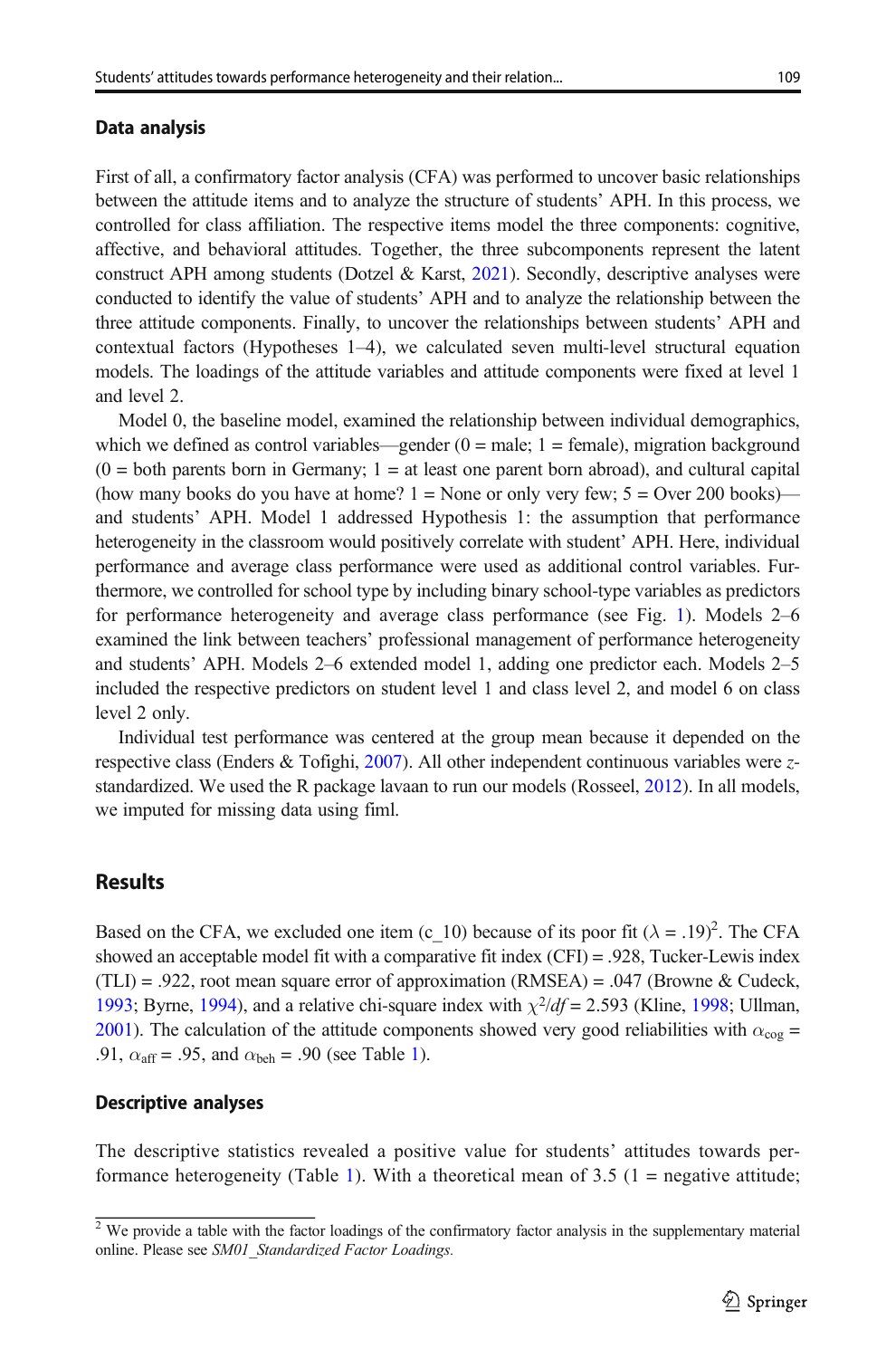<span id="page-9-0"></span>

Fig. 1 Multi-level structural equation model using Hypothesis 2a as an example. cog, cognitive component; aff, affective component; beh, behavioral component; APH, students' attitudes towards performance heterogeneity; Mig, students' migration background (0 = both parents born in Germany; 1 = at least one parent born abroad); Gender (0 = male; 1 = female); CultCap, cultural capital; PH, performance heterogeneity; PAvg, average performance; RS, Realschule; GMS, Gemeinschaftsschule

6 = positive attitude), the cognitive  $(M = 4.1)$  and affective  $(M = 4.3)$  components were in the positive area of the scale. Hence, students showed rather positive beliefs and emotions towards performance heterogeneity. The behavioral component had a mean value of  $M = 3.5$ , the exact mean of the scale. Furthermore, Fig. [2](#page-10-0) shows the distribution function of the respective attitude component and reveals differences between the cognitive  $(SD = 1.1)$  and affective  $(SD = 1.1)$  components and the behavioral  $(SD = 1.1)$ 1.6) component. We found positive correlations between the attitude components (see Table 1). Students who have positive beliefs about performance heterogeneity are more likely to show positive emotions about performance heterogeneity ( $r_{\text{co}g\text{aff}}$  = .64; p < .001) and are more likely to choose a heterogeneous class ( $r_{\text{co}g_{\text{ beh}}} = .22; p < .001; r_{\text{aff~beh}}$  $= .27; p < .001$ ).

Table 1 Psychometric properties and correlations for the cognitive, affective, and behavioral attitude components

|     | n   | Min      |          |                                                                 |      |               | Max Mean SD Skew Kurtosis $\alpha$ |     | $\cos$ | aff                              | beh                      |
|-----|-----|----------|----------|-----------------------------------------------------------------|------|---------------|------------------------------------|-----|--------|----------------------------------|--------------------------|
| cog |     |          |          | $720 \quad 1 \quad 6 \quad 4.11 \quad 1.06 \quad -14 \quad -24$ |      |               |                                    | .91 |        |                                  |                          |
| aff | 724 | $\sim$ 1 |          | 6 $4.30$ $1.12$ $-50$ $-34$                                     |      |               |                                    | .95 | $.64*$ | $\overbrace{\phantom{12322111}}$ |                          |
| beh | 719 |          | 1 6 3.52 |                                                                 | 1.58 | $-0.01 -1.06$ |                                    | .90 | $.22*$ | $27*$                            | $\overline{\phantom{a}}$ |

cog cognitive component, aff affective component, beh behavioral component

 $*p < .001$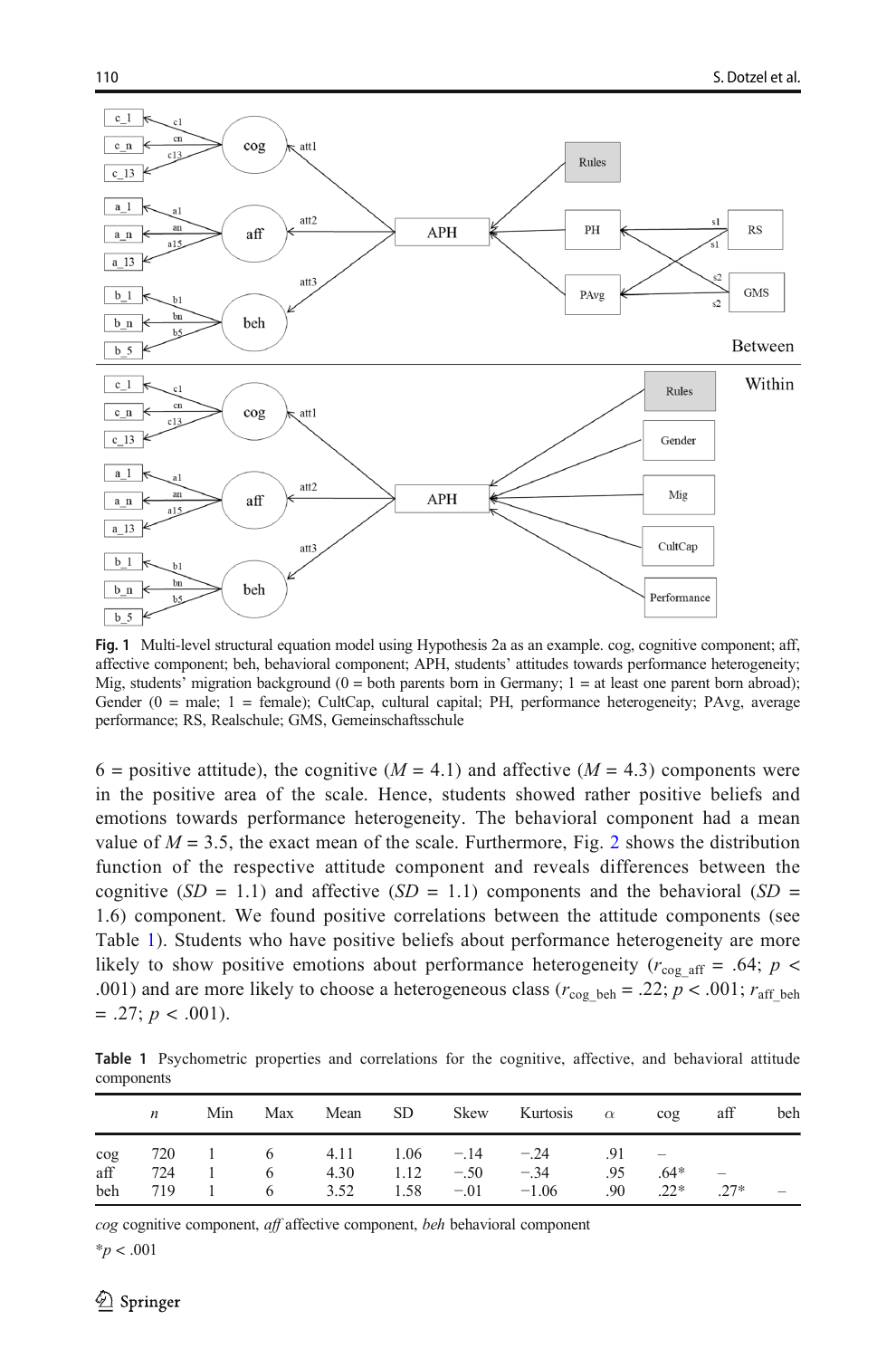<span id="page-10-0"></span>

Fig. 2 Density plot for the attitude components

#### Relationship between contextual factors and students' APH

Table [2](#page-11-0) shows the relationships between contextual factors and students' APH. Model 0, the baseline model, determined the link between the control variables (i.e., students' individual demographics) and APH. Models 0–6 revealed that none of the students' individual background characteristics relates to APH (except students' migration background in model 0 ( $\beta$  = .11; p < .05) and model 6 ( $\beta$  = .22; p < .05)).

### Performance heterogeneity

Hypothesis 1 examined whether a classes' performance heterogeneity is linked to students' APH (see model 1, Table [2](#page-11-0)). The results revealed that performance heterogeneity in a class positively correlates with students' APH ( $\beta = .09$ ;  $p < .05$ ). This correlation remains stable when controlling for individual performance ( $\beta$  = -.00; p = .607) and average class performance ( $\beta$  = .01; p = .877), both of which do not significantly relate to APH.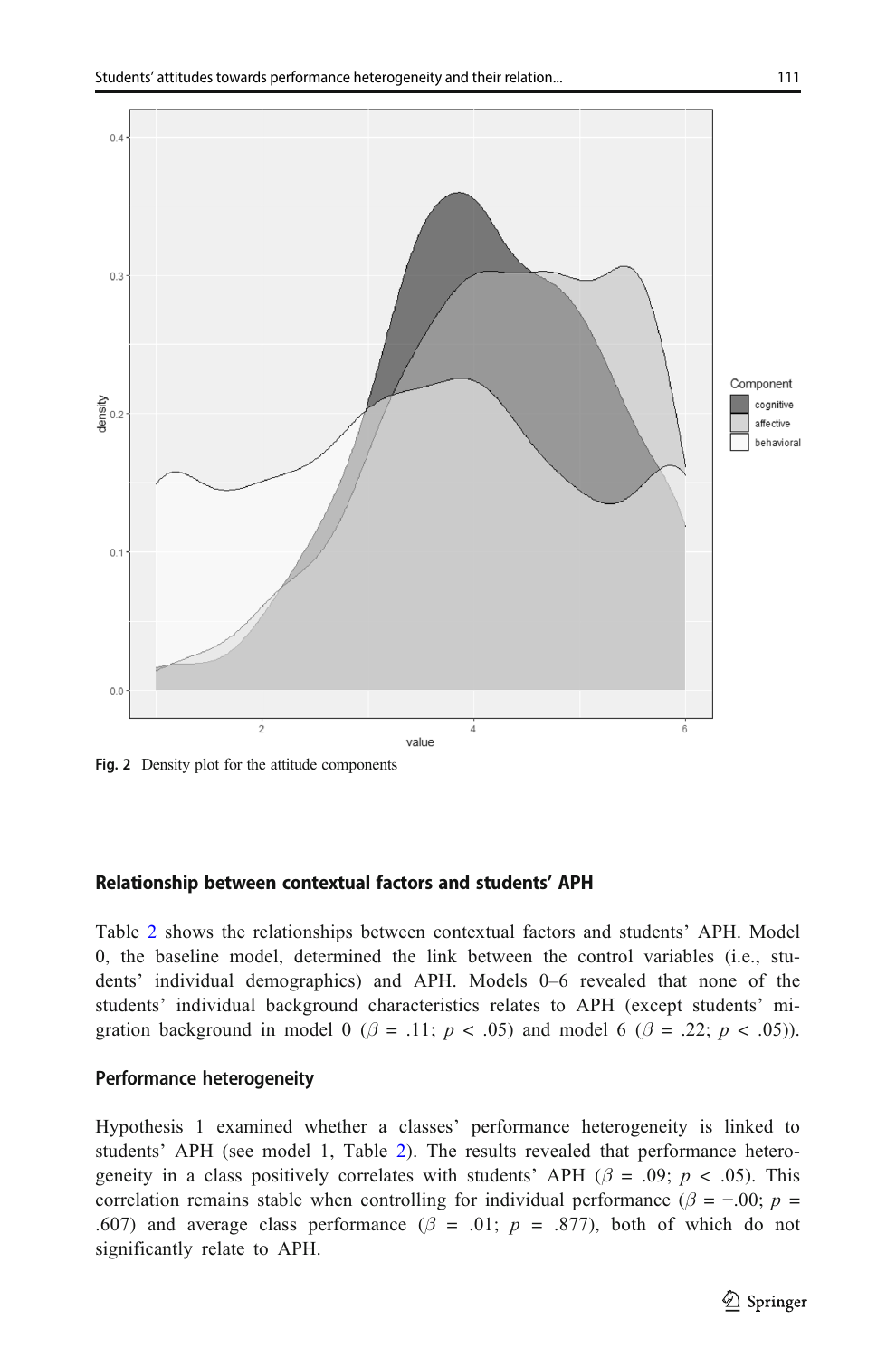| Path                              | (SE)        | Model 0, $\beta$ Model 1, $\beta$ Model 2, $\beta$ Model 3, $\beta$ Model 4, $\beta$ Model 5, $\beta$<br>(SE) | (SE)                | (SE)                | (SE)          | (SE)                | Model 6, $\beta$<br>(SE) |
|-----------------------------------|-------------|---------------------------------------------------------------------------------------------------------------|---------------------|---------------------|---------------|---------------------|--------------------------|
| Within class level                |             |                                                                                                               |                     |                     |               |                     |                          |
| $APH \leftarrow$ Gender           | .06(.04)    | .05(.06)                                                                                                      | .07(0.05)           | .08(.05)            | .04(0.05)     | .06(0.05)           | .05(.08)                 |
| $APH \leftarrow$ Mig              | $.11*(.06)$ | .10(0.06)                                                                                                     | .06(.06)            | .04(0.06)           | .05(.06)      | .05(.06)            | $.22*(.09)$              |
| $APH \leftarrow$                  | .00(.02)    | .00(0.03)                                                                                                     | .01(0.02)           | .01(0.02)           | $-0.00(0.02)$ | .01(0.03)           | $-.01$ (.04)             |
| CultCap                           |             |                                                                                                               |                     |                     |               |                     |                          |
| $APH \leftarrow$                  |             | $-0.00(0.00)$                                                                                                 | $-.00(.00)$         | $-.00(.00)$         | $-.03(.03)$   | $-0.05(0.03)$       | $-.00(.01)$              |
| Performance                       |             |                                                                                                               |                     |                     |               |                     |                          |
| $APH \leftarrow Rules$            |             |                                                                                                               | $.17*(.05)$         |                     |               |                     |                          |
| $APH \leftarrow$                  |             |                                                                                                               |                     | $.10*(.03)$         |               |                     |                          |
| Disruptions                       |             |                                                                                                               |                     |                     |               |                     |                          |
| $APH \leftarrow$                  |             |                                                                                                               |                     |                     | $.13*(.03)$   |                     |                          |
| TempRNO                           |             |                                                                                                               |                     |                     |               |                     |                          |
| $APH \leftarrow Error$            |             |                                                                                                               |                     |                     |               | $.07*(.03)$         |                          |
| Culture                           |             |                                                                                                               |                     |                     |               |                     |                          |
| Between class level               |             |                                                                                                               |                     |                     |               |                     |                          |
| $APH \leftarrow PH$               |             | $.09*(.05)$                                                                                                   | $.10*(.04)$         | $.10*(.04)$         | $.11*(.04)$   | $.08^{\circ}$ (.04) | .05(.07)                 |
| $APH \leftarrow PAvg$             |             | .01(0.05)                                                                                                     | $.00$ $(.04)$       | $.01$ $(.04)$       | .02(.04)      | $-.03$ (.04)        | $-.01$ (.07)             |
| $APH \leftarrow Rules$            |             |                                                                                                               | $.22^{\circ}$ (.12) |                     |               |                     |                          |
| $APH \leftarrow$                  |             |                                                                                                               |                     | $.17^{\circ}$ (.09) |               |                     |                          |
| Disruptions                       |             |                                                                                                               |                     |                     |               |                     |                          |
| $APH \leftarrow$                  |             |                                                                                                               |                     |                     | $.20*(.10)$   |                     |                          |
| TempRNO                           |             |                                                                                                               |                     |                     |               |                     |                          |
| $APH \leftarrow Error$            |             |                                                                                                               |                     |                     |               | $.25*(.10)$         |                          |
| Culture                           |             |                                                                                                               |                     |                     |               |                     |                          |
| $APH \leftarrow$                  |             |                                                                                                               |                     |                     |               |                     | $.12*(.05)$              |
| Differentia-                      |             |                                                                                                               |                     |                     |               |                     |                          |
| tion                              |             |                                                                                                               |                     |                     |               |                     |                          |
| $PH \leftarrow$                   |             | $-0.05(0.25)$                                                                                                 | $-.06(.25)$         | $-0.06(0.25)$       | $-0.06(0.25)$ | $-0.06(0.25)$       | $-.14(.30)$              |
| Realschule                        |             |                                                                                                               |                     |                     |               |                     |                          |
| $PAvg \leftarrow$                 |             | $-.05(.25)$                                                                                                   | $-0.06$ (.25)       | $-0.06(0.25)$       | $-0.06(0.25)$ | $-0.06(0.25)$       | $-.14(.30)$              |
| Realschule<br>$PH \leftarrow$     |             |                                                                                                               |                     |                     |               |                     |                          |
|                                   |             | $-.32(.23)$                                                                                                   | $-.32(.23)$         | $-.32(.23)$         | $-.32(.23)$   | $-.32(.23)$         | $-.28(.30)$              |
| Gesamtschule<br>$PAvg \leftarrow$ |             | $-.32(.23)$                                                                                                   | $-.32(.23)$         | $-.32(.23)$         | $-.32(.23)$   | $-.32(.23)$         | $-.28(.30)$              |
| Gesamtschule                      |             |                                                                                                               |                     |                     |               |                     |                          |
| Covariances                       |             |                                                                                                               |                     |                     |               |                     |                          |
| $PH \leftrightarrow PAvg$         |             | $-.72*(.21)$                                                                                                  | $-.72*(.21)$        | $-.72*(.21)$        | $-.72*(.21)$  | $-.72*(.21)$        | $-.66*(.26)$             |
| <b>AIC</b>                        | 71,062.6    | 118,233.2                                                                                                     | 114,917.0           | 115,951.5           | 62,448.8      | 61,816.6            | 66,172.5                 |
| BIC                               | 71,541.8    | 118,874.0                                                                                                     | 115,561.9           | 116,597.2           | 63,094.0      | 62,460.7            | 66,736.9                 |
|                                   |             |                                                                                                               |                     |                     |               |                     |                          |

<span id="page-11-0"></span>Table 2 Multi-level structural equation models predicting students' attitudes towards performance heterogeneity

Reference group for school type = Gymnasium

APH students' attitudes towards performance heterogeneity, Mig students' migration background (0 = both parents born in Germany;  $1 =$  at least one parent born abroad), Gender (0 = male; 1 = female), CultCap cultural capital, TempRNO temporal reference norm orientation, PH performance heterogeneity, PAvg average performance

 $\tilde{p}$  < .10; \* $p$  < .05

### Teacher behavior

Hypotheses 2a and 2b examined how effective classroom management is associated with students' APH. Model 2 showed that if teachers implement rules in the classroom, students show a higher APH ( $\beta$  = .17; p < .001). Model 3 revealed that students' APH is higher, if teachers apply an effective approach to manage disturbances ( $\beta = .10$ ;  $p < .01$ ). Hypotheses 3a and 3b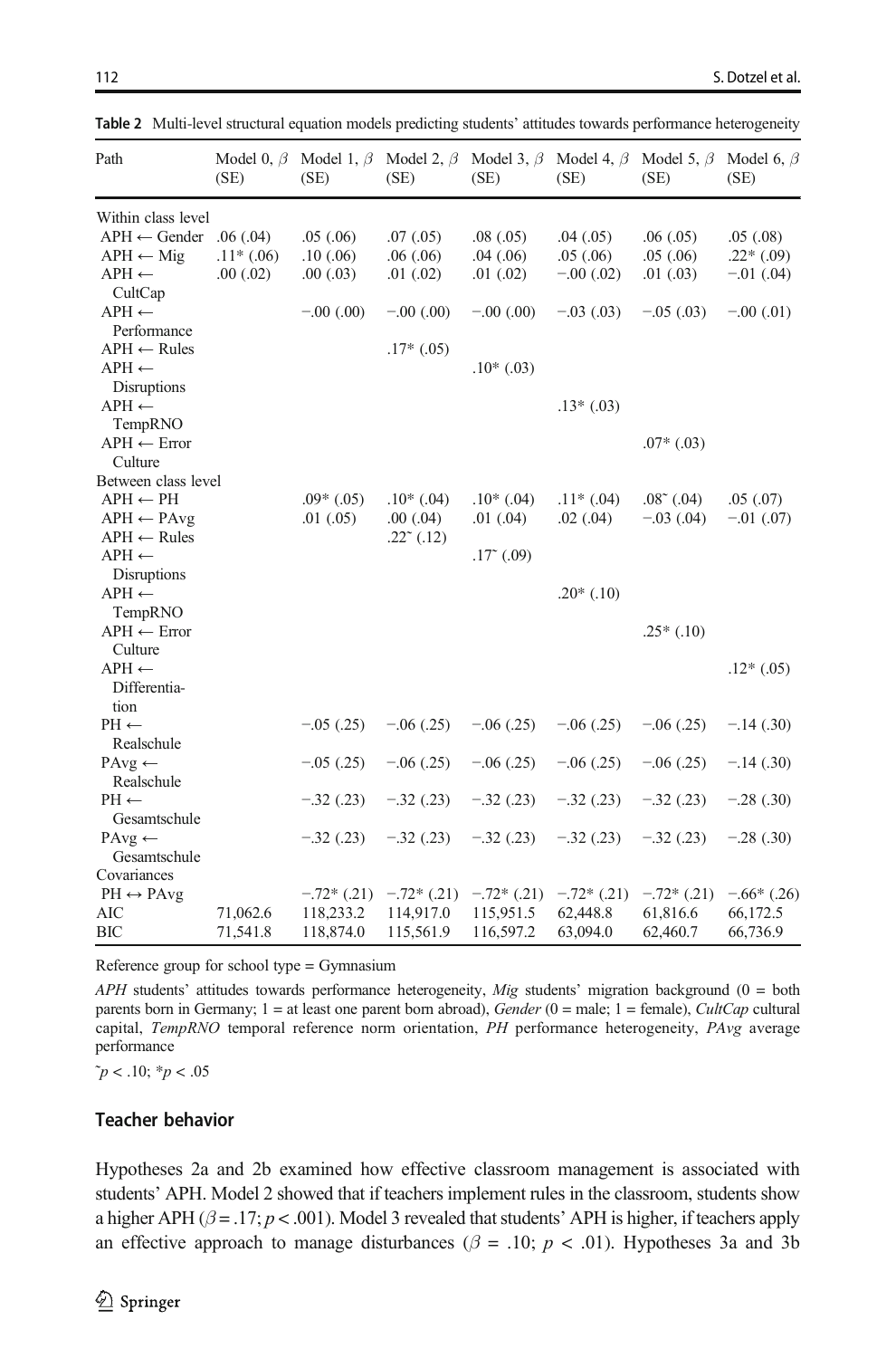investigated the relationship between a leaner-centered teaching approach and students' APH. Model 4 showed that a temporal RNO goes along with higher students' APH ( $\beta = .13$ ;  $p < .001$ ). Model 5 revealed that students show a more positive APH if their teacher fosters a positive error culture ( $\beta = .07$ ;  $p < .05$ ). Alongside the positive correlation on level 1, the results revealed additional compositional relationships. Thus, beyond students' individual perception, a classes' shared perception of their teacher implementing rules ( $\beta = .22$ ;  $p < .10$ ), managing disruptions ( $\beta$ = .17;  $p < 0.10$ , adopting a temporal RNO ( $\beta$  = .20;  $p < 0.05$ ), and implementing a positive error culture ( $\beta = .25$ ;  $p < .05$ ) positively correlates with students' APH. Model 6 focused on the professional management of performance heterogeneity through differentiated instruction, which was found to have a positive link to students' APH. Hence, if teachers differentiate their instruction more, students show a more positive APH ( $\beta$  = .12; p < .05).

In model 6, performance heterogeneity no longer showed a positive correlation with students' APH ( $\beta$  = .05; p = .486). To examine this diminishing relationship, we conducted a post hoc mediation analysis (see Fig. 3). In this analysis, we assumed that performance heterogeneity would positively relate to the extent to which a teacher differentiated instruction, which, in turn, relates to students' APH. The results confirmed that a higher performance heterogeneity in a class comes along with a higher extent of differentiated instruction ( $\beta$  = .66;  $p < .01$ ) and that differentiated instruction comes along with a higher students' APH ( $\beta = .12$ ; p < .05). Still, PH showed no significant correlation with APH ( $\beta$  = .05; p = .468).



Fig. 3 Paths and results for the post hoc mediation analysis (simplified figure). cog, cognitive component; aff, affective component; beh, behavioral component; APH, students' attitudes towards performance heterogeneity; Mig, students' migration background ( $0 =$  both parents born in Germany;  $1 =$  at least one parent born abroad); Gender (0 = male; 1 = female); CultCap, cultural capital; PH, performance heterogeneity; PAvg, average performance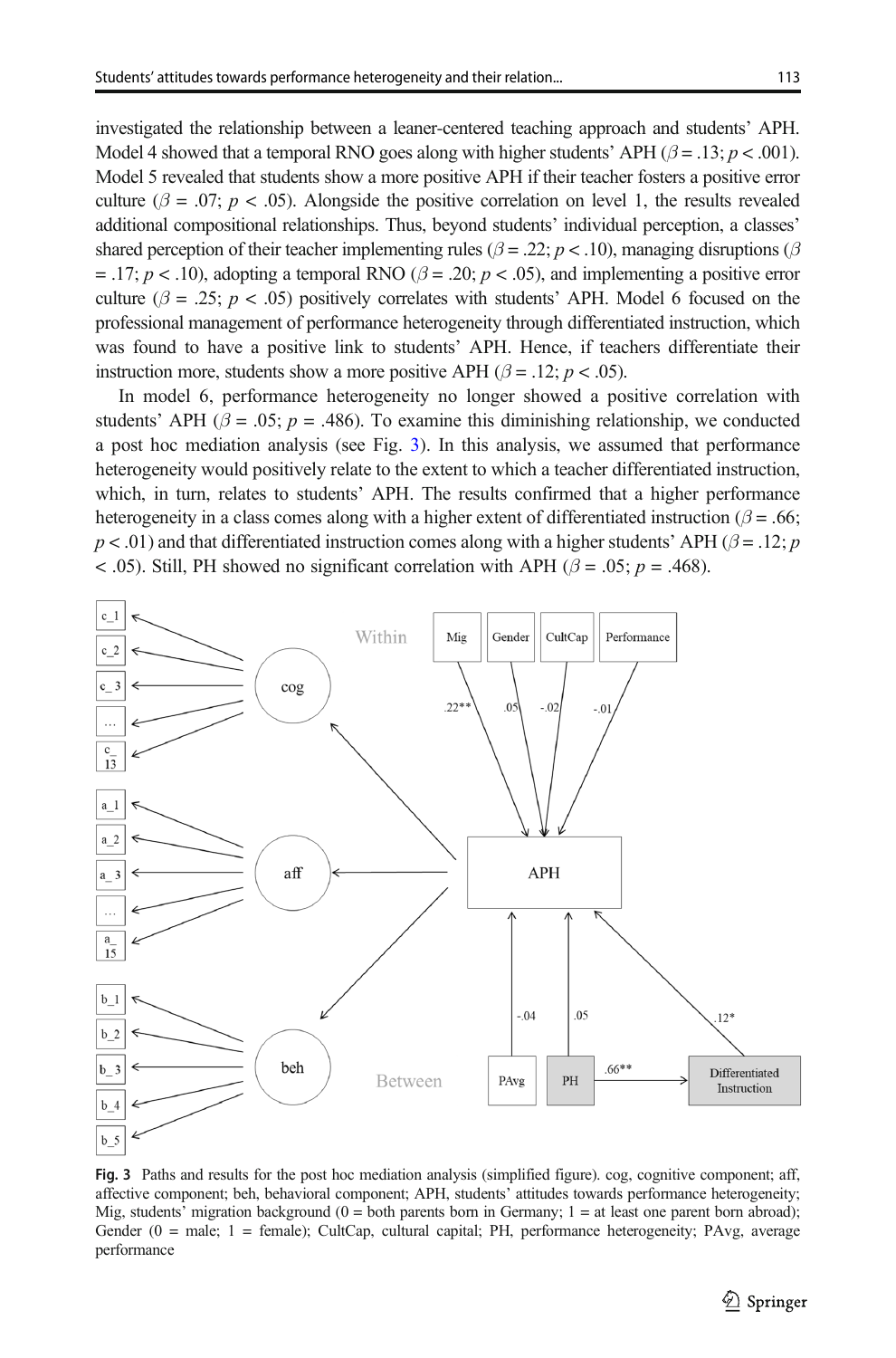# <span id="page-13-0"></span>**Discussion**

Our analyses reveal four important findings. First, students have a rather positive APH. Second, compared to contextual factors, individual variables play a minor role when analyzing students' APH. Third, a heterogeneous class composition positively correlates with APH among students. Fourth, students' APH is higher in classes in which teachers apply a professional approach of managing performance heterogeneity.

Our findings show that students have a rather positive APH. Accordingly, students exhibit positive beliefs, positive emotions, and an average behavioral intention regarding performance heterogeneity. The three components correlate positively and highly significantly. Thus, students with more positive beliefs about performance heterogeneity also show more positive emotions and are more positive about choosing a heterogeneous class. This confirms the basic assumption of the consistency theorem in multi-dimensional attitude theory (Eagly & Chaiken, [1993](#page-17-0)) that the different components are generally consistent.

However, the behavioral component differs slightly from the cognitive and affective components with regard to its mean and distribution. The descriptive characteristics show that the response pattern changes when students assess their intentional behavior regarding a heterogeneous class. The distribution function shows that students do not clearly prefer a moderately heterogeneous class there rather is a similar number of students who would choose a homogeneous, heterogeneous, or moderately heterogeneous class. The difference between the behavioral component and the cognitive and affective components is also revealed by the respective correlations. Although positive correlations were found between the attitude components, the cognitive and affective components were much more strongly related than the behavioral component. Attitude research has extensively discussed the fact that the behavioral component deviates from the cognitive and affective components (e.g., Eagly & Chaiken, [1993](#page-17-0); Fishbein & Ajzen, [1975](#page-17-0); Rosenberg, [1960\)](#page-19-0). The construal level theory assumes that psychological distances and mental abstractions influence each other. Individuals think more abstractly about distant objects and more concretely about close objects (Liberman & Trope, [2008](#page-18-0)). Believing that a heterogeneous class is good or bad and *feeling* that a heterogeneous class is good or bad is a distant, abstract construct. As soon as students are asked to *decide* on a certain class composition, the attitude object *performance heterogeneity* is evaluated based on their current individual state. As a result, students have higher attitude values for the cognitive and affective components, and some students would choose a homogeneous class despite their positive cognitive and affective attitude.

Another central finding of our analyses is the relationship between performance heterogeneity itself and students' APH. In accordance with the contact hypothesis, being part of a heterogeneous class positively correlates with students' APH (Allport, [1954\)](#page-16-0). Heterogeneity is a critically discussed topic in the media and everyday school life. Students from heterogeneous classes might be able to weigh up the advantages of heterogeneity and be less affected by negative stereotypes. Our results reveal one exception: Performance heterogeneity does not show a significant correlation if the extent of differentiated instruction is taken into account. A post hoc mediation analysis provided the deeper insight that performance heterogeneity is positively linked to the extent of differentiated instruction, which again positively relates to students' APH.

An additional central finding of our analysis is the relationship between teachers' behavior and students' APH. Especially, students in heterogeneous classes strongly differ in performance. Disturbances might arise more often, because students feel bored or overstrained. Furthermore, incorrect answers might occur more frequently, comprehension questions might be asked more often, and the time to finish an assignment might vary considerably. Each of these factors can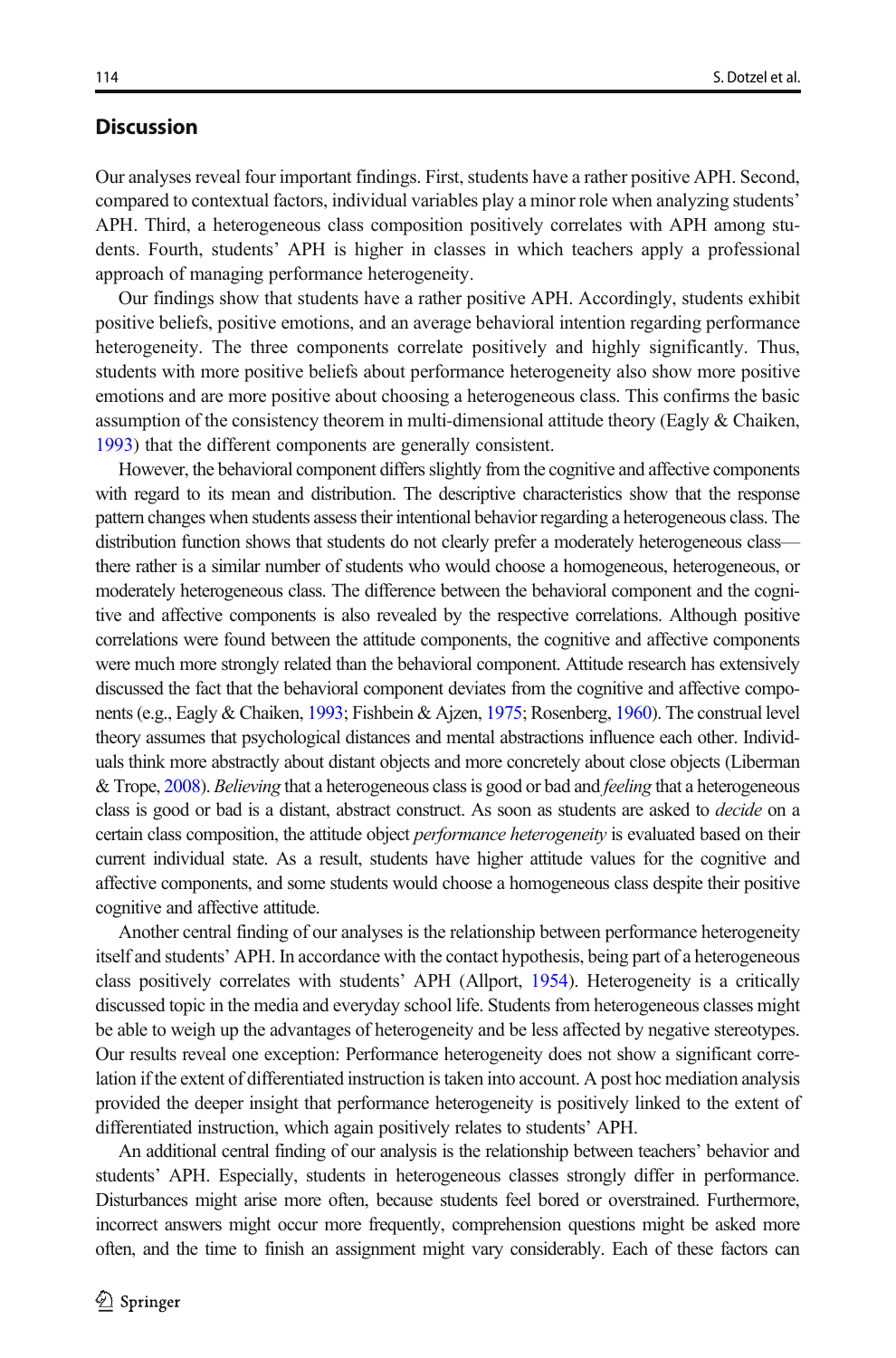negatively relate to APH among students, because students have difficulties dealing with such characteristics of heterogeneity. Therefore, it is important that teachers themselves implement strategies to professionally deal with heterogeneity. In doing so, they stress the advantages derived from a heterogeneous context and strengthen the positive relationship with students' APH.

In that respect, our results prove that professional management of performance heterogeneity by teachers—classroom management, a learner-centered teaching approach, and differentiated instruction—positively relates to students' APH. Our results reveal that students' APH is higher in classes, in which teachers effectively manage their classrooms by implementing rules and dealing with disturbances. In this way, teachers have more capacity for performing instruction, supporting individual learning, mobilizing groups, and facilitating social negotiation processes (Doyle, [2006;](#page-17-0) Evertson et al., [2006](#page-17-0)). As already stated in the theoretical section, disturbances might negatively affect students' APH. However, if teachers keep this disadvantage to a minimum (e.g., by dealing with disturbances using eye contact or by involving the respective students), students might not be irritated by heterogeneity and be more likely to have a positive APH. In addition, our results show that a learner-centered teaching approach integrating a temporal RNO and a positive error culture is positively linked to students' APH. Performancerelated differences between students can increase the separation between high- and lowperforming students and tense the classroom atmosphere, coming along with a negative APH among students. If teachers give performance-related feedback using temporal RNO, they focus on the development of students' individual performance instead of inter-individual comparisons. Thus, this feedback approach is assumed to positively relate to students' APH. However, the results regarding RNO must be interpreted carefully: the ICC1 and ICC2 are very low, hinting that students within a class do not resemble one another regarding their perception of a teacher's RNO. The effect of RNO on class level 2 on students' APH might be estimated inaccurately, and a careful interpretation is needed. Besides RNO, teachers can actively incorporate incorrect answers into instruction using a positive error culture to support students' APH. By fostering a positive error culture, teachers convey their appreciation of misunderstandings and misconceptions to students, enabling students to feel comfortable in a heterogeneous class. Furthermore, differentiated instruction was found to positively relate to students' APH. When applying differentiated instruction, teachers keep in mind the complexity and variety of teaching-learning environments. This is especially important in heterogeneous classes, in which student performance highly differs. Some studies show that differentiated instruction has advantages for social learning compared to traditional teaching (e.g., Lüders & Rauin, [2004](#page-18-0); Trautmann & Wischer, [2011](#page-20-0)). Especially, cooperative approaches such as peerassisted learning strategies or reciprocal teaching involving tutors and tutees of different ability levels (Chatoupis & Vagenas, [2018;](#page-17-0) Fuchs et al., [1997;](#page-17-0) Hattie, [2009](#page-18-0); Palincsar & Brown, [1984](#page-19-0); Pilten, [2016](#page-19-0)) stimulate classroom settings and lead students to perceive performance-related heterogeneity in the classroom positively.

Besides baseline model 0, model 6 reveals a significant positive relationship with students' migration background on APH. This effect must be interpreted carefully. The sample's composition regarding migration background in this study might differ to that of other studies, because students' countries of origin are very diverse in our study. Researchers have already shown that when analyzing students' migration background, differential effects must be considered, since the effects of subgroups from different countries of origin differ (e.g., Müller & Stanat, [2006](#page-19-0); Segeritz et al., [2010](#page-20-0)). In our study, origin-related correlations could not be identified because of the small sample size, and before putting forward alternative explanations, this link should be replicated in future studies.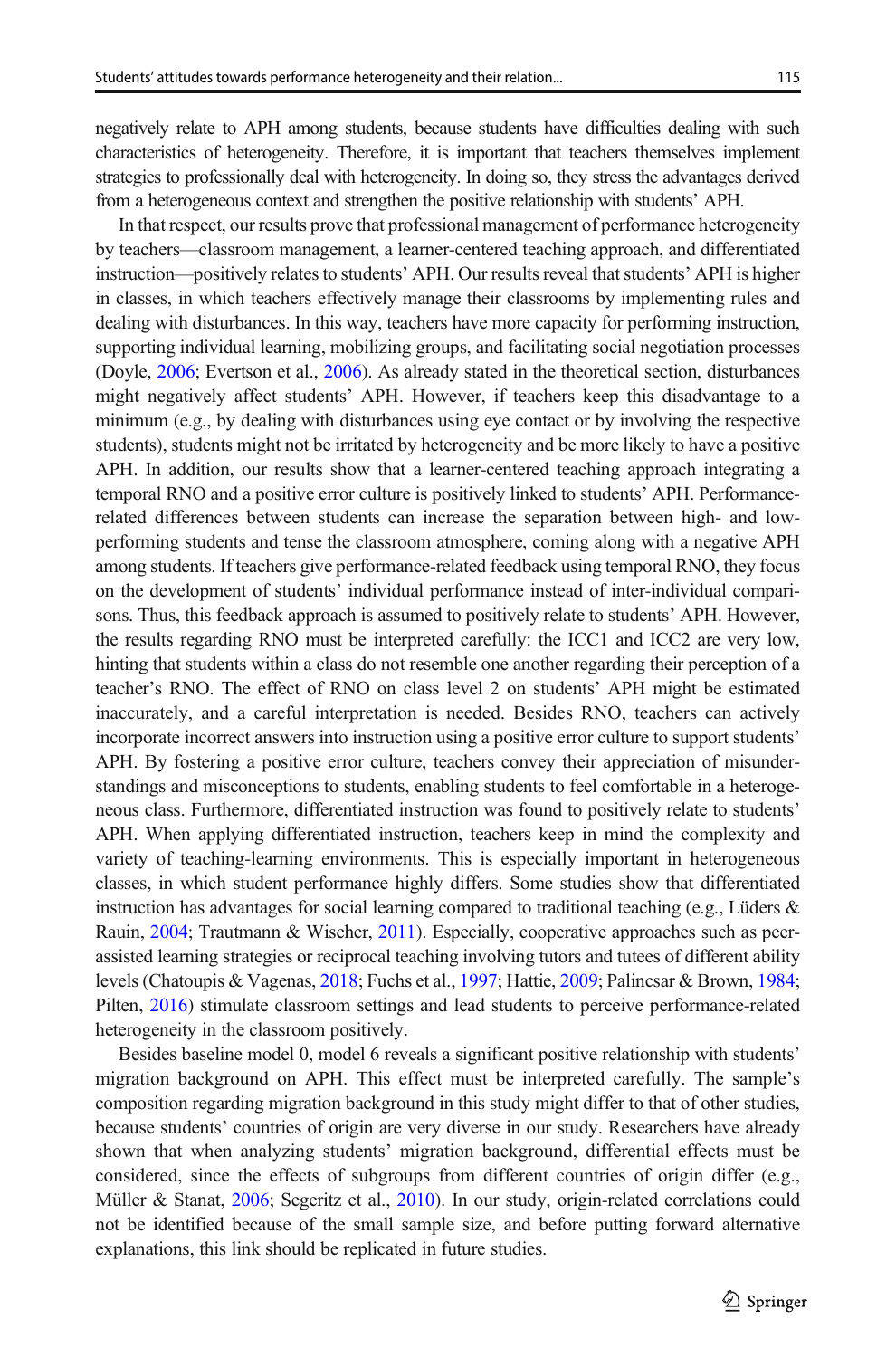### Limitations

When interpreting our results, the following limitations have to be considered. First and most important, our study does not allow the interpretation of causal relationships, even if a direction of effects derives from theory. According to the theoretical section, we can assume that performance heterogeneity and a teachers' effective approach to deal with it increase students' APH. Furthermore, the reverse case, that APH influences teacher action, is difficult to explain in theory. However, there is no empirical evidence from our study, since data were collected at a mutual measurement point. Additionally, our data were collected in the first quarter of the school year; thus, students had been in the same class for only about 2 months. However, the variance of the attitude scale and the systematic correlations indicate that students had already gained an impression of the performance heterogeneity in their classroom. Secondly, our data only cover 5<sup>th</sup>-grade students. Although a preliminary study with guided interviews (Dotzel & Karst, [2021\)](#page-17-0) has shown that even young students can grasp the performance heterogeneity construct, it remains questionable if older students show the same patterns. Furthermore, we must consider the specificity of our sample, in which 65% of the students had a migration background and transferability to regions with fewer students with migration backgrounds in schools (e.g., rural schools) can be seen critically. Another limitation was the focus on the subject German. Although studies show that language proficiency is a good predictor for school success and performance in other subjects (Watson et al., [2003](#page-20-0)), we cannot assume that students' APH would be similar for mathematics or a foreign language. Future analyses are needed to reveal whether the results are comparable for these subjects. Another important limitation is the lack of the variable teachers' APH. Studies have already shown that teachers of heterogeneous classes show more positive attitudes (e.g., Dar, [1985](#page-17-0); Hartinger et al., [2010;](#page-17-0) Linchevski & Kutscher, [1998\)](#page-18-0). A teachers' APH can reinforce the relationship between performance heterogeneity and students' APH, since the teacher plays an important role in dealing with this heterogeneity. In addition, variables on classroom management and learner-centered approach were collected via student judgments. Accordingly, we have to address the critical question of the validity of student assessment. According to Clausen [\(2002\)](#page-17-0), however, student judgment is considered particularly valid when the areas of teacher action require little didactic-pedagogical knowledge. For assessing the variables we used in our study, pedagogical-didactic knowledge is especially required for differentiated instruction, which we assessed by teacher judgments. Furthermore, most of the student-judged variables (implementing rules, managing disturbances and positive error culture) were assessed by scales developed by Piwowar ([2013](#page-19-0)). The author used several tests to validate the scales for classroom management and learner-centered approach, and analyses revealed that the student assessment gave a valid picture of the variables (Piwowar, [2013](#page-19-0)). Therefore, we can be reasonably sure of a valid measurement of these variables on the class level. A valid assessment of the temporal RNO on the class level must still be viewed from a critical perspective, as was also outlined in the "[Discussion](#page-13-0)" section. Finally, the relatively small number of classes should be considered when interpreting our results. The effects of performance heterogeneity and differentiated instruction are affected by class size. In comparison to models 2–5, there are no student level 1 data available (accordingly, averaging outliers is not possible). Hence, follow-up analyses with a larger sample at class level are necessary to replicate our findings.

#### Practical implications and conclusions

Our study shows that APH tends to be positive among students. Regarding this, it is of high relevance that individual background characteristics are not as important for students' APH as their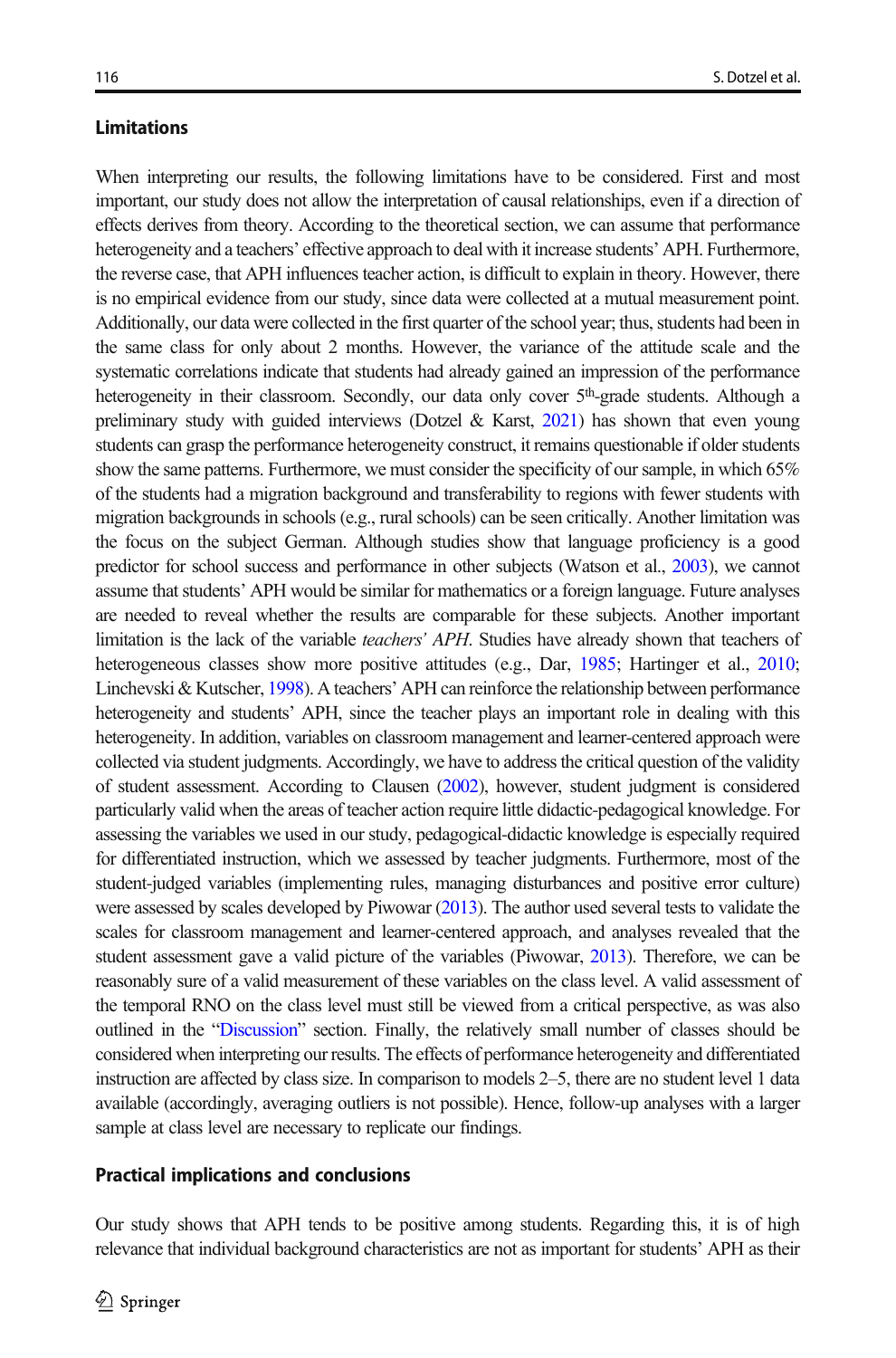<span id="page-16-0"></span>teacher's behavior. This is an advantage for learning and instruction, because individual characteristics cannot be influenced by teachers and therefore cannot be used to change students' APH. Furthermore, it is of great importance that students' APH positively relates to a teachers implementation of classroom management, of learner-centered teaching, and of differentiated instruction. Numerous studies have already proven that the application of these methods in the classroom enhances students' learning (e.g., Kunter & Voss, [2011](#page-18-0); Pianta & Hamre, [2009](#page-19-0); Rakoczy et al., [2007\)](#page-19-0). Furthermore, students' learning improves with positive school-related attitudes among students (e.g., Else-Quest et al., [2013;](#page-17-0) Gaith & Bouzeineddine, [2011](#page-17-0); Papanastasiou & Zembylas, [2002\)](#page-19-0). Under the assumption that teachers actually influence students' APH—as assumed in theory—teachers can have a dual effect on students' learning: first, via the direct effect of creating a clear, positive, and differentiated learning environment, and second, via the indirect effect of these factors, through which teachers support learning by positively changing students' APH.

Supplementary Information The online version contains supplementary material available at [https://doi.org/](https://doi.org/10.1007/s10212-021-00544-2) [10.1007/s10212-021-00544-2.](https://doi.org/10.1007/s10212-021-00544-2)

Funding Open Access funding enabled and organized by Projekt DEAL. This research was supported by grants from the Ministry of Science, Research, and the Arts in Baden-Württemberg, funding line "Leuchttürme Lehrerbildung".

Open Access This article is licensed under a Creative Commons Attribution 4.0 International License, which permits use, sharing, adaptation, distribution and reproduction in any medium or format, as long as you give appropriate credit to the original author(s) and the source, provide a link to the Creative Commons licence, and indicate if changes were made. The images or other third party material in this article are included in the article's Creative Commons licence, unless indicated otherwise in a credit line to the material. If material is not included in the article's Creative Commons licence and your intended use is not permitted by statutory regulation or exceeds the permitted use, you will need to obtain permission directly from the copyright holder. To view a copy of this licence, visit [http://creativecommons.org/licenses/by/4.0/.](http://creativecommons.org/licenses/by/4.0/)

### References

Allport, G. (1954). The nature of prejudice. Doubleday Anchor Books.

- Anderson, L. M., Evertson, C. M., & Brophy, J. E. (1979). An experimental study of effective teaching in first grade groups. Elementary School Journal, 79(1), 193–223. [https://doi.org/10.1086/461151](https://doi.org/10.1007/s10212-021-00544-2).
- Armstrong, M. M., Morris, C., Abraham, C., & Tarrant, M. (2016). Interventions utilising contact with people with disabilities to improve children's attitudes towards disability: A systematic review and meta-analysis. Disability and Health Journal, 10(1), 11–22. <https://doi.org/10.1016/j.dhjo.2016.10.003>. Authors (2021)
- Avramidis, E., & Norwich, B. (2002). Teachers attitudes towards integration inclusion a review of the literature. European Journal of Special Needs Education, 17(2), 129–147. [https://doi.org/10.1080/](https://doi.org/10.1080/08856250210129056) [08856250210129056.](https://doi.org/10.1080/08856250210129056)
- Baumert, J., Blum, W., Brunner, M., Dubberke, T., Jordan, A., Klusmann, U. et al. (2008). Professionswissen von Lehrkräften, kognitiv aktivierender Mathematikunterricht und die Entwicklung von mathematischer Kompetenz (COACTIV): Dokumentation der Erhebungsinstrumente [Professional knowledge of teachers, cognitively activating mathematics teaching and the development of mathematical competence (COACTIV): documentation of the survey instruments]. Max-Planck-Institut für Bildungsforschung.
- Baumert, J., Lehmann, R., Lehrke, M., Schmitz, B., Clausen, M., Hosenfeld, I., et al. (1997). TIMSS -Mathematisch-naturwissenschaftlicher Unterricht im internationalen Vergleich: deskriptive Befunde [TIMSS - Teaching mathematics and science in international comparison: Descriptive findings]. Leske + Budrich. [https://doi.org/10.1007/978-3-322-95096-3](https://doi.org/10.1007/978-322-3).
- Bem, D. J. (1972). Self-perception theory. In L. Berkowitz (Ed.), Advances in experimental social psychology (Vol. 6, pp. 1–62). Academic Press. [https://doi.org/10.1016/S0065-2601\(08\)60024-6](https://doi.org/10.1016/S0065-2601(08)60024-6).
- Bloom, B. S. (1976). Human characteristics and school learning. McGraw-Hill.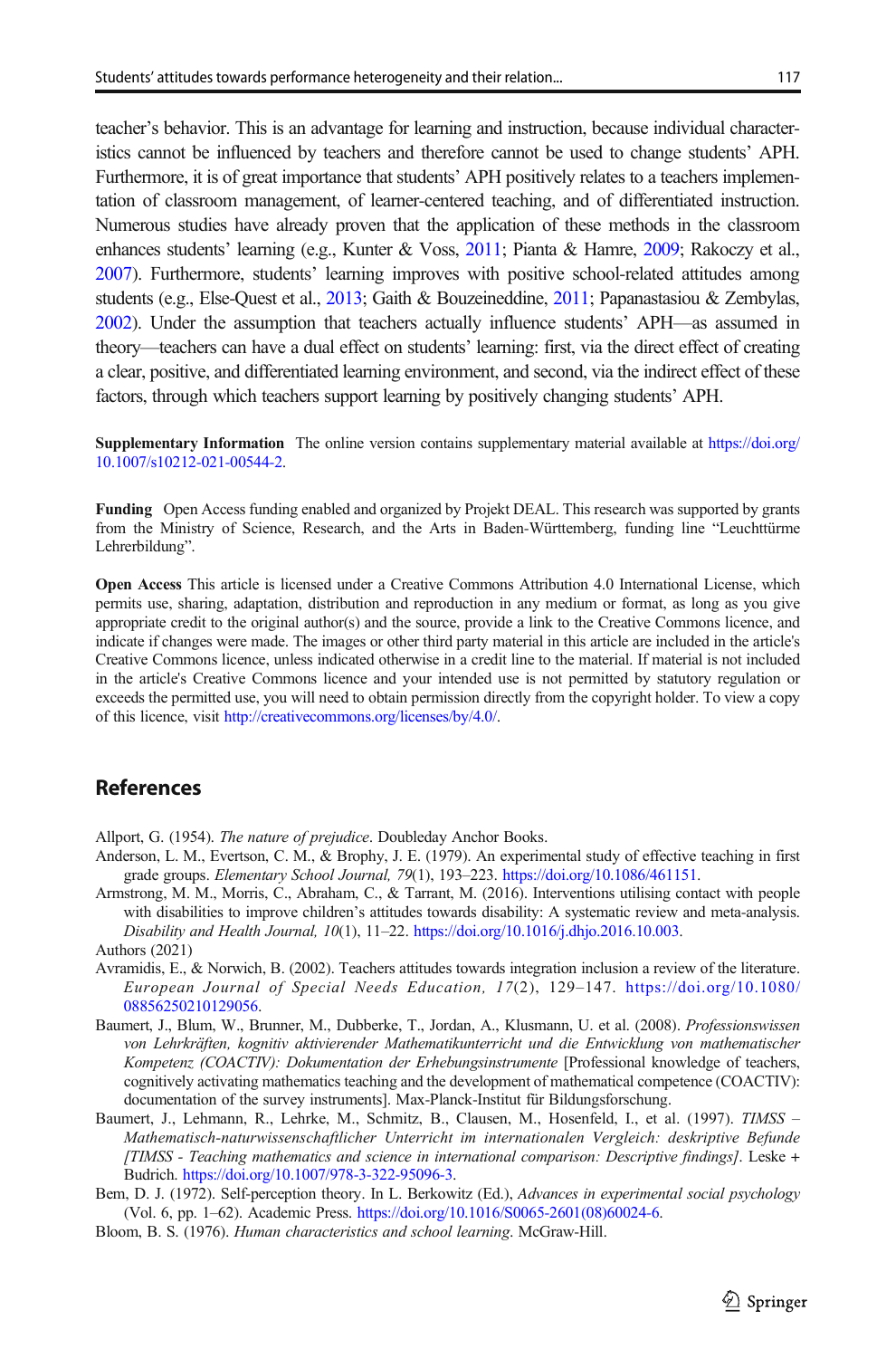- <span id="page-17-0"></span>Brophy, J. (1986). Classroom management techniques. *Education and Urban Society*, 18(2), 182–194. [https://](https://doi.org/10.1177/0013124586018002005) [doi.org/10.1177/0013124586018002005](https://doi.org/10.1177/0013124586018002005).
- Brophy, J. E., & Evertson, C. M. (1976). Learning from teaching: A developmental perspective. Allyn & Bacon. [https://doi.org/10.1002/1520-6807\(197710\)14:4<525::AID-PITS2310140430>3.0.CO;2-Z.](https://doi.org/10.1002/1520-6807(197710)14:4<525::AID-PITS2310140430>3.0.CO;2-Z)
- Browne, M. W., & Cudeck, R. (1993). Alternative ways of assessing model fit. In K. A. Bollen, & J. S. Long (Eds.), Testing structural equation models (pp. 136-162). Sage. doi:[https://doi.org/10.1177/](https://doi.org/10.1177/0049124192021002005) [0049124192021002005](https://doi.org/10.1177/0049124192021002005), 21, 2
- Bundesamt, S. (2018). Bevölkerung und Erwerbstätigkeit, Bevölkerung mit Migrationshintergrund, Ergebnisse des Mikrozensus 2017 [Population and employment, population with migration background, results of the microcensus 2017]. Destatis.
- Byrne, B. M. (1994). Structural equation modeling with EOS and EOS/Windows. Sage Publications.
- Byrnes, D. A., & Kiger, G. (1997). Teachers attitudes about language diversity. Teaching and Teacher Education, 13(6), 637–644. [https://doi.org/10.1016/S0742-051X\(97\)80006-6.](https://doi.org/10.1016/S0742-051X(97)80006-6)
- Chatoupis, C., & Vagenas, G. (2018). Effectiveness of the practical style and reciprocal style of teaching: A meta-analysis. The Physical Educator, 75, 175–194. [https://doi.org/10.18666/TPE-2018-V75-I2-7920.](https://doi.org/10.1016/j.tate.2018.01.013)
- Cho, G., & DeCastro-Ambrosetti, D. (2005). Is ignorance bliss? Preservice-teachers' attitudes toward multicultural education. The High School Journal, 89(2), 24–28. <https://doi.org/10.1353/hsj.2005.0020>.
- Cornelius-White, J. (2007). Learner-centered teacher-student relationships are effective: A meta-analysis. Review of Educational Research, 77(1), 113–143. <https://doi.org/10.3102/003465430298563>.
- Dar, Y. (1985). Teachers attitudes towards ability grouping: Educational considerations and social organizational influences. Interchange, 16(2), 17–28. [https://doi.org/10.1007/BF01807206.](https://doi.org/10.1007/BF01807206)
- Dickhäuser, O., Janke, S., Praetorius, A.-K., & Dresel, M. (2017). The effects of teachers' reference norm orientations on students' implicit theories and academic self-concepts. Zeitschrift für Pädagogische Psychologie, 31(3-4), 205–219. <https://doi.org/10.1024/1010-0652/a000208>.
- Dotzel, S. & Karst, K. (2021). Einstellung zur Leistungsheterogenität bei Schülerinnen und Schülern. Wie können sie gemessen werden, wie sind sie ausgeprägt und wie können sie beeinflusst werden? [Attitudes towards performance heterogeneity among students. How can they be measured, which value do they have and how can they be influenced?] In K. Karst, D. Thoma, J. Seifried, J. Derkau & S. Münzer (Hrsg.), Lehrer\*innenbildung im Kontext leistungsbezogener Heterogenität und Mehrsprachigkeit von Schüler\*innen [Teacher education in the context of performance heterogeneity and multilingualism of students]. Münster: Waxmann.
- Dooly, M. (2005). How aware are they? Research into teachers attitudes about linguistic diversity. *Language* Awareness, 14(2/3), 97–111. [https://doi.org/10.1080/09658410508668827.](https://doi.org/10.1080/09658410508668827)
- Doyle, W. (2006). Ecological approaches to classroom management. In C. M. Evertson & C. S. Weinstein (Eds.), Handbook of classroom management (pp. 97–125). Lawrence Erlbaum.
- Eagly, A. H., & Chaiken, S. (1993). Psychology of attitudes. Harcourt Brace Jovanovich College Publishers. <https://doi.org/10.1002/mar.4220120509>.
- Else-Quest, N. M., Mindeo, C. C., & Higgins, A. (2013). Math and science attitudes and achievement at the intersection of gender and ethnicity. Psychology of Women Quarterly, 37(3), 293–309. [https://doi.org/10.](https://doi.org/10.1177/0361684313480694) [1177/0361684313480694](https://doi.org/10.1177/0361684313480694).
- Emmer, E. T., Evertson, C. M., & Worsham, M. E. (2006). Classroom management for middle and high school teachers (Vol. 7). Allyn & Bacon.
- Enders, C. K., & Tofighi, D. (2007). Centering predictor variables in cross-sectional multilevel models: A new look at an old issue. Psychological Methods, 12(2), 121–138. [https://doi.org/10.1037/1082-989X.12.2.121.](https://doi.org/10.1037/1082-989X.12.2.121)
- Evertson, C. M., & Emmer, E. T. (1982). Preventive classroom management. In D. Duke (Ed.), Helping teachers manage classrooms. Association for Supervision and Curriculum Development.
- Evertson, C. M., Emmer, E. T., & Worsham, M. E. (2006). Classroom management for elementary teachers (Vol. 7). Allyn & Bacon.
- Fishbein, M., & Ajzen, I. (1975). Belief, attitude, intention, behavior. Addison-Wesley.
- Fuchs, D., Fuchs, L. S., Mathes, P. G., & Simmons, D. C. (1997). Peer-assisted learning strategies: Making classrooms more responsive to diversity. American Educational Research Journal, 34(1), 174–206. [https://](https://doi.org/10.3102/00028312034001174) [doi.org/10.3102/00028312034001174.](https://doi.org/10.3102/00028312034001174)
- Gaith, G., & Bouzeineddine, A. R. (2003). Relationships between reading attitudes, achievement, and learners' perception of their Jigsaw II cooperative learning experience. Reading Psychology, 24(2), 105–121. [https://](https://doi.org/10.1080/02702710390197444) [doi.org/10.1080/02702710390197444.](https://doi.org/10.1080/02702710390197444)
- Hartinger, A., Grittner, F., Lang, E., & Rehle, C. (2010). Ein Vergleich der Einstellung zur Heterogenität von Lehrkräften in jahrgangsgemischten und jahrgangshomogenen Klassen [A comparison of attitudes towards heterogeneity of teachers in mixed and homogeneous classes]. In K.-H. Arnold, K. Hauenschild, B. Schmidt, & B. Ziegenmeyer (Eds.), Zwischen Fachdidaktik und Stufendidaktik. Perspektiven für die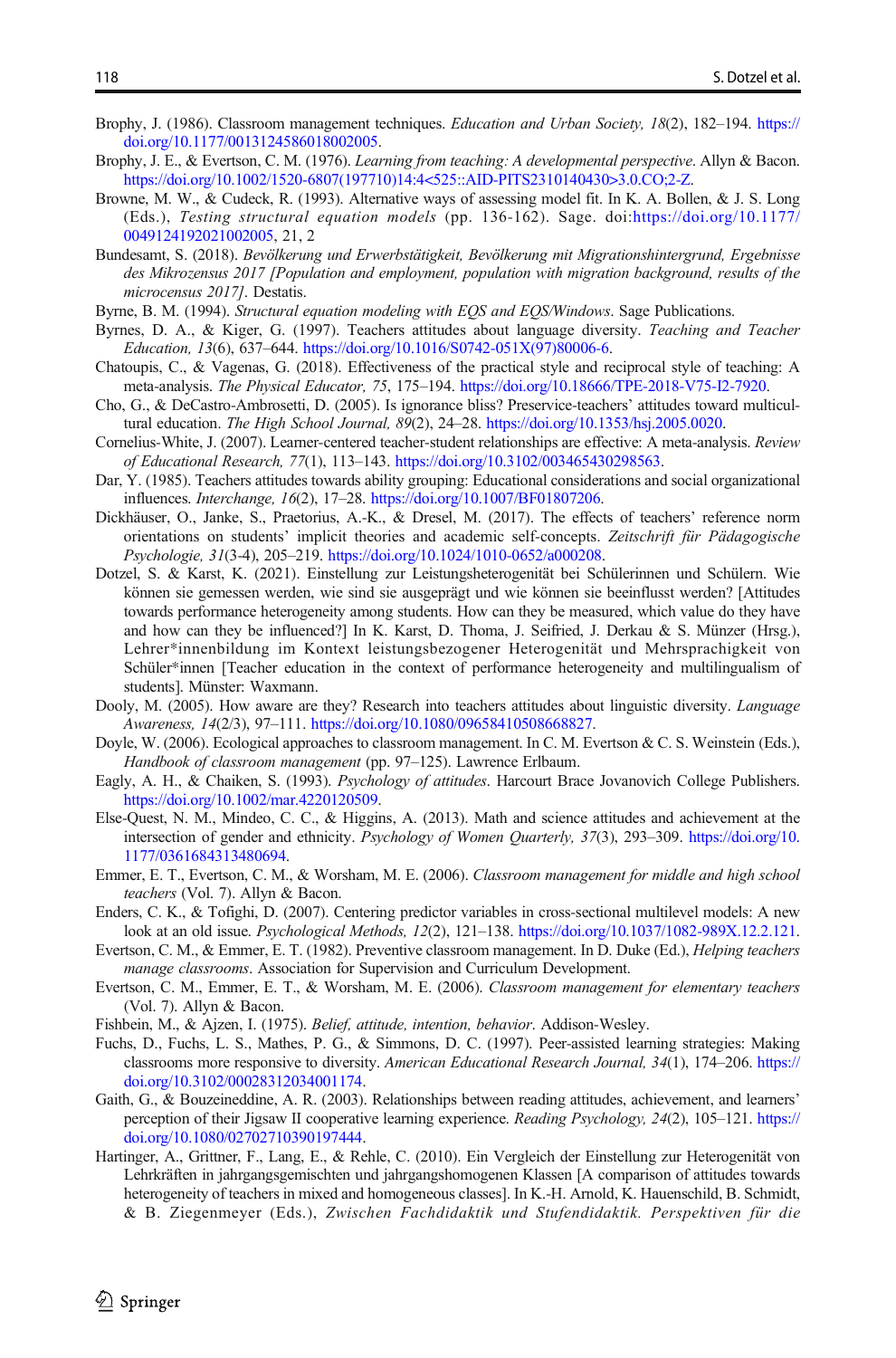<span id="page-18-0"></span>Grundschulforschung [Between subject didactics and grade didactics. Perspectives for primary school research] (pp. 77-80). VS Verlag für Sozialwissenschaften. [https://doi.org/10.1007/978-3-531-92475-5\\_1](https://doi.org/10.1007/978-3-531-92475-5_1).

- Hattie, J. A. C. (2009). Visible learning: A synthesis of over 800 meta-analyses relating to achievement. Routledge. doi[:https://doi.org/10.1080/00071005.2011.584660](https://doi.org/10.1080/00071005.2011.584660), 59, 2, 197, 201
- Jensen, P., & Rasmussen, A. W. (2011). The effect of immigrant concentration in schools on native and immigrant children's reading and math skills. Economics of Education Review, 30(6), 1503-1515. [https://](https://doi.org/10.1016/j.econedurev.2011.08.002) [doi.org/10.1016/j.econedurev.2011.08.002.](https://doi.org/10.1016/j.econedurev.2011.08.002)
- Jerusalem, M., Drössler, S., Kleine, D., Klein-Heßling, J., Mittag, W., & Röder, B. (2009). Skalen zur Erfassung von Lehrer- und Schülermerkmalen. Schülerperzipierte Lehrerbezugsnormorientierung (SPLB) [Scales for measuring teacher and student characteristics. Student-perceived teacher reference norm orientation (SPLB)]. Retrieved from [https://www.erziehungswissenschaften.hu-berlin.de/de/paedpsych/forschung/](https://www.erziehungswissenschaften.hu-berlin.de/de/paedpsych/forschung/Skalenbuch_FoSS.pdf) [Skalenbuch\\_FoSS.pdf](https://www.erziehungswissenschaften.hu-berlin.de/de/paedpsych/forschung/Skalenbuch_FoSS.pdf).
- Karst, K., Dotzel, S., Stark, M., Derkau, J. & Münzer, S. (2021). Diagnostik im Unterricht unterstützt durch Kooperationen in Campus Community-Partnerschaften [Diagnostics in the classroom supported by cooperation in Campus Community Partnerships]. In K. Karst, D. Thoma, J. Seifried, J. Derkau & S. Münzer (Hrsg.), Lehrer\*innenbildung im Kontext leistungsbezogener Heterogenität und Mehrsprachigkeit von Schüler\*innen [Teacher education in the context of performance heterogeneity and multilingualism of students]. Münster: Waxmann
- Katz, D., & Stotland, E. (1959). A preliminary statement to a theory of attitude structure and change. In S. Koch (Ed.), Psychology: A study of a science (Vol. 3, pp. 423–457). McGraw-Hill.
- Keith, N., & Frese, M. (2008). Effectiveness of error management training: a meta-analysis. Journal of Applied Psychology, 93(1), 59–69. <https://doi.org/10.1037/0021-9010.93.1.59>.
- King-Sears, M. E. (2008). Differentiation and the Curriculum. Facts and fallacies: Differentiation and the general education curriculum for students with special educational needs. Blackwell Publishing. [https://doi.](https://doi.org/10.1111/j.1467-9604.2008.00371.x) [org/10.1111/j.1467-9604.2008.00371.x.](https://doi.org/10.1111/j.1467-9604.2008.00371.x)
- Kline, R. B. (1998). Principles and practice of structural equation modeling. Guilford Press.
- Krosnick, J. A., & Petty, R. E. (1995). Attitude strength: Antecedents and consequences. Lawrence Erlbaum.
- Kumar, R., & Hamer, L. (2012). Preservice teachers' attitudes and beliefs toward student diversity and proposed instructional practices: a sequential design study. Journal of Teacher Education, 64(2), 162–177. [https://doi.](https://doi.org/10.1177/0022487112466899) [org/10.1177/0022487112466899](https://doi.org/10.1177/0022487112466899).
- Kunter, M., & Trautwein, U. (2013). Psychologie des Unterrichts [Psychology of teaching]. Schöningh.
- Kunter, M., & Voss, T. (2011). Das Modell der Unterrichtsqualität in COACTIV: eine multikriteriale Analyse [The model of teaching quality in COACTIV: A multi-criteria analysis]. In M. Kunter, J. Baumert, W. Blum, U. Kusmann, S. Krauss, & M. Neubrand (Eds.), Professionelle Kompetenz von Lehrkräften – Ergebnisse des Forschungsprogramms COACTIV [Professional competence of teachers - Results of the COACTIV research programme] (pp. 85–113). Münster: Waxmann.
- Larson, R., & Richards, M. (1991). Boredom in the middle school years: blaming schools versus blaming students. American Journal of Education, 99(4), 418–443. <https://doi.org/10.1086/443992>.
- Liberman, N., & Trope, Y. (2008). The psychology of transcending the here and now. Science, 322(5905), 1201– 1205. <https://doi.org/10.1126/science.1161958>.
- Lieberson, S. (1969). Measuring population diversity. American Sociological Review, 34(6), 850-862. [https://](https://doi.org/10.2307/2095977) [doi.org/10.2307/2095977.](https://doi.org/10.2307/2095977)
- Linchevski, L., & Kutscher, B. (1998). Tell me with whom you're learning, and I'll tell you how much you've learned: Mixed-ability versus same-ability grouping in mathematics. Journal for Research in Mathematics Education, 29(5), 533–554. <https://doi.org/10.2307/749732>.
- Lüders, M., & Rauin, U. (2004). Unterrichts- und Lehr-Lernforschung [Research in teaching and learning]. In W. Helsper & J. Böhme (Eds.), Handbuch der Schulforschung [Handbook of school research] (pp. 691–720). VS Verlag für Sozialwissenschaften. <https://doi.org/10.1007/978-3-531-91095-6>.
- Maehler, D., & Brinkman, H. U. (2016). Methoden der Migrationsforschung Ein interdisziplinärer Forschungsleitfaden [Methods of migration research - An interdisciplinary research guide]. Springer VS. <https://doi.org/10.1007/978-3-658-10394-1>.
- Markic, S., & Abels, S. (2014). Heterogeneity and diversity. A growing challenge or enrichment for science education in German schools? Eurasia Journal of Mathematics, Science & Technology Education, 10(4), 271–283. [https://doi.org/10.12973/eurasia.2014.1082a.](https://doi.org/10.12973/eurasia.2014.1082a)
- Martinez, R. S., Aricak, O. T., & Jewell, J. (2008). Influence of reading attitudes on reading achievement: A test of the temporal-interaction model. Psychology in the Schools, 45(10), 1010–1022. [https://doi.org/10.1002/](https://doi.org/10.1002/pits.20348) [pits.20348.](https://doi.org/10.1002/pits.20348)
- McCombs, B. L., & Whisler, J. S. (1997). The learner-centered classroom and school: Strategies for increasing student motivation and achievement. Jossey-Bass.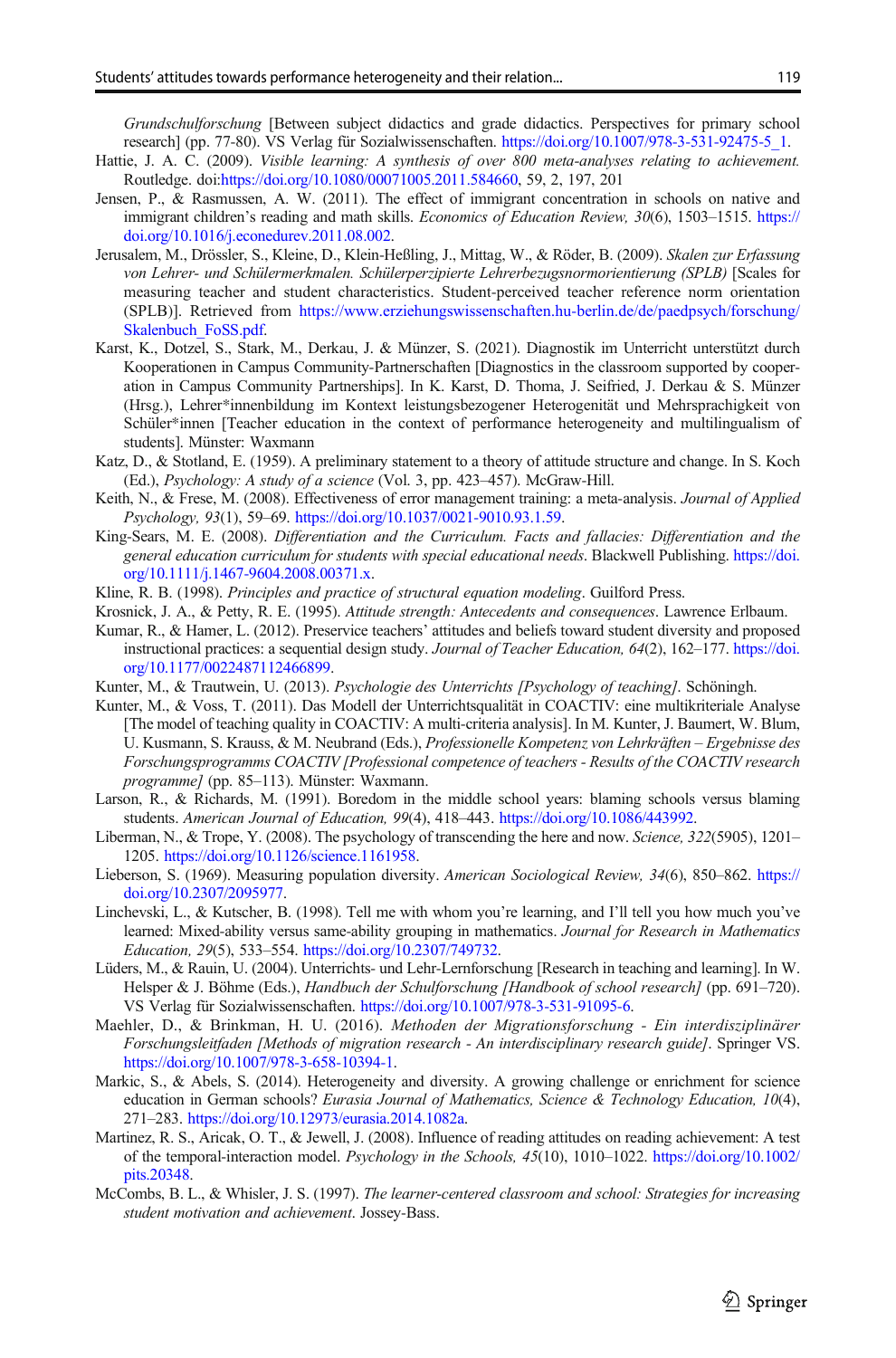- <span id="page-19-0"></span>McGinnis, J. C., Frederick, B. P., & Edwards, R. (1995). Enhancing classroom management trough proactive rules and procedures. Psychology in the Schools, 32(3), 220–224. [https://doi.org/10.1002/1520-](https://doi.org/10.1002/1520-6807(199507)32:3<220::AID-PITS2310320309>3.0.CO;2-4) [6807\(199507\)32:3<220::AID-PITS2310320309>3.0.CO;2-4.](https://doi.org/10.1002/1520-6807(199507)32:3<220::AID-PITS2310320309>3.0.CO;2-4)
- Müller, A. G., & Stanat, P. (2006). Schulischer Erfolg von Schülerinnen und Schülern mit Migrationshintergrund: Analysen zur Situation von Zuwanderern aus der ehemaligen Sowjetunion und aus der Türkei [Academic success of students with migration background: Analyses of the situation of immigrants from the former Soviet Union and Turkey]. In J. Baumert, P. Stanat, & R. Watermann (Eds.), Herkunftsbedingte Disparitäten im Bildungswesen: Differenzielle Bildungsprozesse und Probleme der Verteilungsgerechtigkeit [Origin-related disparities in education: Differential educational processes and problems of distributive equity] (pp. 221–255). VS Verlag für Sozialwissenschaften. [https://doi.org/10.1007/](https://doi.org/10.1007/978-3-531-90082-7_6) [978-3-531-90082-7\\_6.](https://doi.org/10.1007/978-3-531-90082-7_6)
- Nordstrom, C. R., Wendland, D., & Williams, K. B. (1998). "To err is human": An examination of the effectiveness of error management training. Journal of Business and Psychology, 12(3), 269–282. [https://](https://doi.org/10.1023/A:1025019212263) [doi.org/10.1023/A:1025019212263.](https://doi.org/10.1023/A:1025019212263)
- Nowicki, E. A., & Sandieson, R. (2002). A meta-analysis of school-age children's attitudes towards persons with physical or intellectual disabilities. International Journal of Disability, Development and Education, 49(3), 243–265. [https://doi.org/10.1080/1034912022000007270.](https://doi.org/10.1080/1034912022000007270)
- Palincsar, A. S., & Brown, A. L. (1984). Reciprocal teaching of comprehension-fostering and comprehensionmonitoring activities. [Empirical study]. Cognition and Instruction, 1(2), 117–175. [https://doi.org/10.1207/](https://doi.org/10.1207/s1532690xci0102_1) [s1532690xci0102\\_1](https://doi.org/10.1207/s1532690xci0102_1).
- Papanastasiou, E. C., & Zembylas, M. (2002). The effect of attitudes on science achievement: A study conducted among high school pupils in Cyprus. International Review of Education, 48(6), 469–484. [https://doi.org/10.](https://doi.org/10.1023/A:1021334424571) [1023/A:1021334424571](https://doi.org/10.1023/A:1021334424571).
- Papanastasiou, E. C., & Zembylas, M. (2004). Differential effects of science attitudes and science achievement in Australia, Cyprus, and the USA. International Journal of Science Education, 26(3), 259–280. [https://doi.](https://doi.org/10.1080/0950069022000038277) [org/10.1080/0950069022000038277.](https://doi.org/10.1080/0950069022000038277)
- Pedota, P. (2007). Strategies for effective classroom management in the secondary setting. The Clearing House, 80(4), 163–166. [https://doi.org/10.3200/TCHS.80.4.163-168.](https://doi.org/10.3200/TCHS.80.4.163-168)
- Perkins, R. E., & Hill, A. B. (1985). Cognitive and affective aspects of boredom. British Journal of Psychology, 76(2), 221–234. [https://doi.org/10.1111/j.2044-8295.1985.tb01946.x.](https://doi.org/10.1111/j.2044-8295.1985.tb01946.x)
- Pianta, R. C., & Hamre, B. K. (2009). Conzeptualization, measurement, and improvement of classroom processes: Standardized observation can leverage capacity. Educational Researcher, 38(2), 109-119. [https://doi.org/10.3102/0013198X09332374.](https://doi.org/10.3102/0013198X09332374)
- Pietsch, M. (2010). Evaluation von Unterrichtsstandards [Evaluation of classroom teaching standards]. Zeitschrift für Erziehungswissenschaft, 1(13), 121–148. [https://doi.org/10.1007/s11618-010-0113-z.](https://doi.org/10.1007/s11618-010-0113-z)
- Pilten, G. (2016). The evaluation of effectiveness of reciprocal teaching strategies on comprehension of expository texts. Journal of Education and Training Studies, 4(10), 232–247. [https://doi.org/10.11114/](https://doi.org/10.11114/jets.v4i10.1791) [jets.v4i10.1791](https://doi.org/10.11114/jets.v4i10.1791).
- Piwowar, V. (2013). Multidimensionale Erfassung von Kompetenzen in Klassenmanagement. Konstruktion und Validierung eines Beobachter- und eines Schülerfragebogens [The multidimensional assessment of classroom management competencies: construction and validation of an observer rating and a student rating for secondary teachers]. Zeitschrift für Pädagogische Psychologie, 27(4), 215–228. [https://doi.org/10.1024/](https://doi.org/10.1024/1010-0652/a000108) [1010-0652/a000108.](https://doi.org/10.1024/1010-0652/a000108)
- Powell, J. (2006). Special education and the risk of becoming less educated. *European Societies*, 8(4), 577–599. [https://doi.org/10.1080/14616690601002673.](https://doi.org/10.1080/14616690601002673)
- R Core Team. (2019). R: A language and environment for statistical computing. R Foundation for Statistical Computing Retrieved from [https://www.R-project.org/.](https://www.r-project.org/)
- Rach, S., Ufer, S., & Heinze, A. (2013). Learning from errors: Effects of teachers' training on students' attitudes towards and their individual use of errors. PNA, 8(1), 21–30. <https://doi.org/10.30827/pna.v8i1.6122>.
- Rakoczy, K., Klieme, E., Drollinger-Vetter, B., Lipowsky, F., Pauli, C., & Reusser, K. (2007). Structure as quality feature in mathematics instruction of the learning environment vs. a structured presentation of learning content. In M. Prenzel (Ed.), Studies on the educational quality of schools. The final report of the DFG Priority Programme (pp. 101–120). Waxmann.
- Rheinberg, F. (1980). Leistungsbewertung und Lernmotivation [Performance evaluation and motivation for learning]. Hogrefe.
- Rosenberg, M. J. (1960). An analysis of affective-cognitive consistency. In C. I. Hovland & M. J. Rosenberg (Eds.), Attitude organization and change. Yale University Press.
- Rosenberg, M. J., & Hovland, C. I. (1960). Cognitive, affective, and behavioral components of attitudes. In C. I. Hovland & M. J. Rosenberg (Eds.), *Attitude organization and change*. Yale University Press.